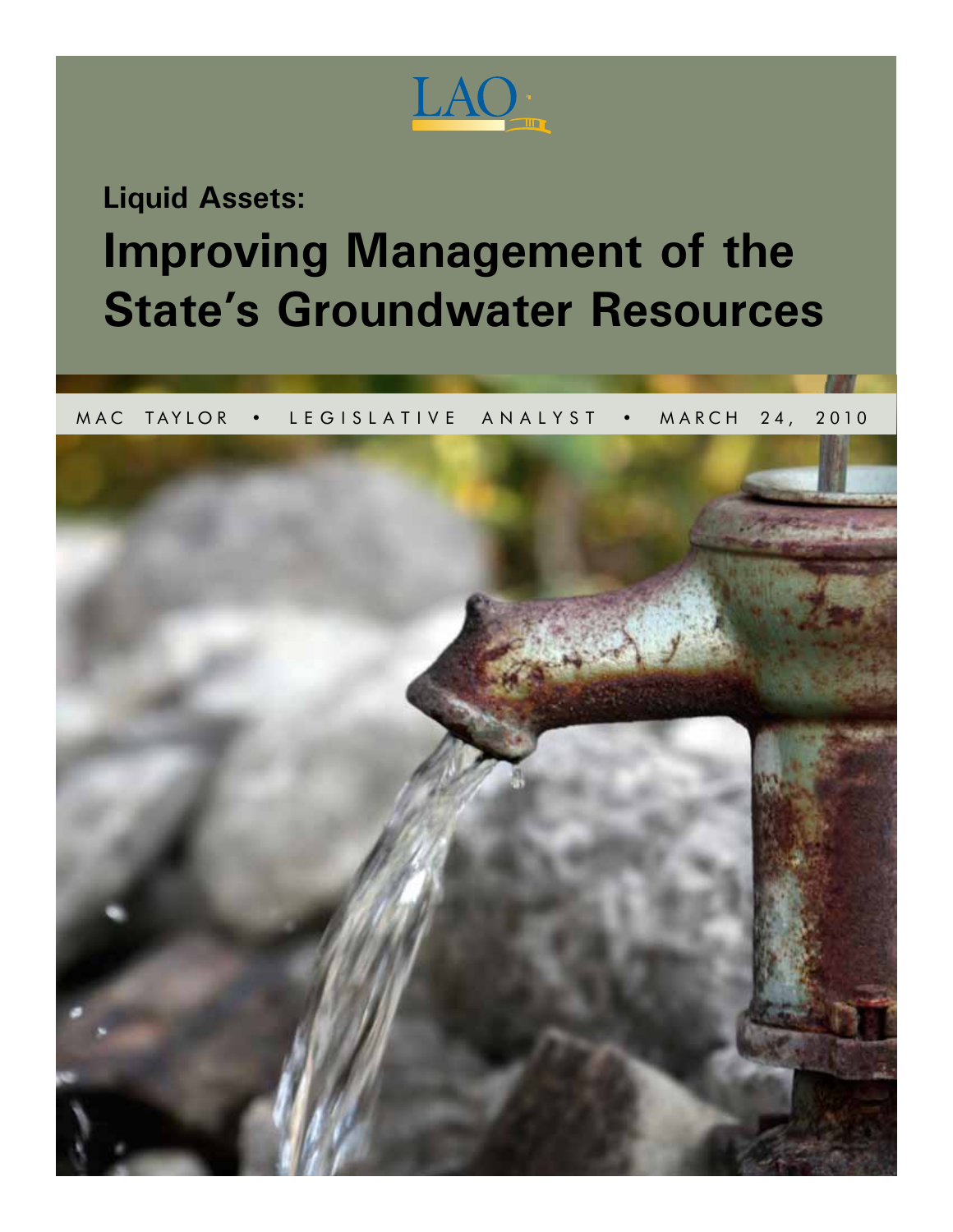#### AN LAO REPORT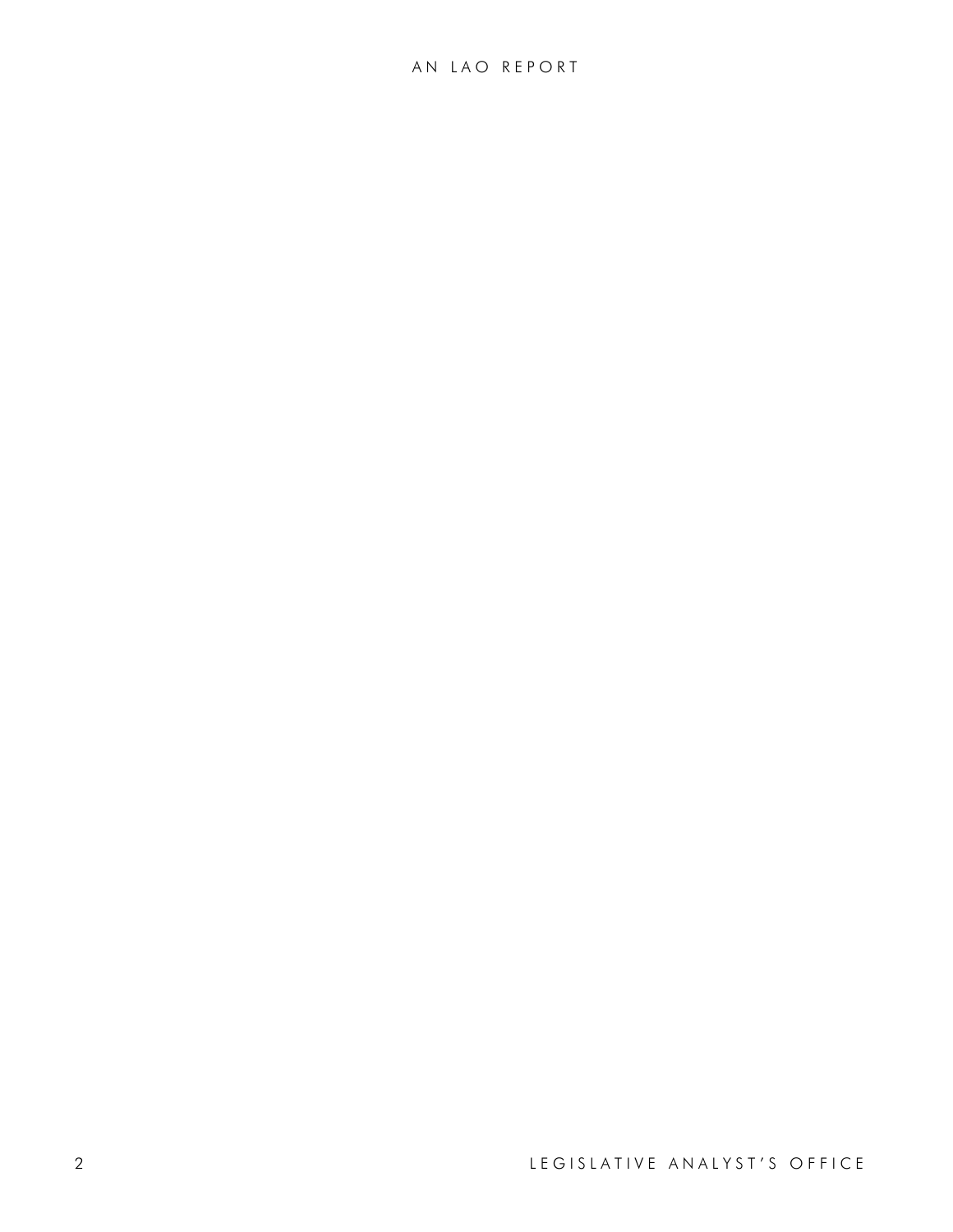# **ExEcutivE Summary**

California's water system is facing a series of challenges affecting water availability, reliability, and delivery. Groundwater management is one of the state's most critical liquid assets—a key component of both local and statewide efforts to better manage water supply and water quality in the state. This report builds upon our previous 2008 publication, *California's Water: An LAO Primer*, in which we provided an overview of California's water system and related legislative policy considerations, including issues related to groundwater. Our focus and primary goal of this report is to outline ways that groundwater management could be improved from a statewide perspective in a way that builds on recent legislative efforts to address this subject area and, to the extent possible, maintains local control over day-to-day management of groundwater systems.

In our view, reevaluating how groundwater is managed is necessary if it is to achieve its full potential as a reliable source of water. In this report, we (1) provide more background on the state's current approach to groundwater management; (2) address current issues with groundwater management, including the impact of water quality on water supply; (3) address the disconnect between the law and science of groundwater; and (4) review other states' approaches to groundwater management.

We also present the Legislature with a series of actions that would be phased in over a period of time to address current and emerging groundwater management issues. In particular, we recommend that the Legislature:

- $\triangleright$  Phase in a more comprehensive groundwater monitoring system to allow the state to focus funding and technical assistance efforts in the areas of greatest need.
- $\triangleright$  Establish Active Management Areas (a defined geographic area where specific rules are established to govern the withdrawal and use of groundwater), in circumstances where groundwater overdraft potential or the extent of pollution problems are the highest.
- $\triangleright$  Bring science and law together to modernize groundwater law to accurately reflect the physical interconnection of surface water and groundwater.
- $\triangleright$  Consider phasing in statewide groundwater permitting over a multiyear period, based on data from expanded monitoring requirements, while maintaining local control over implementation of permitting to the extent possible.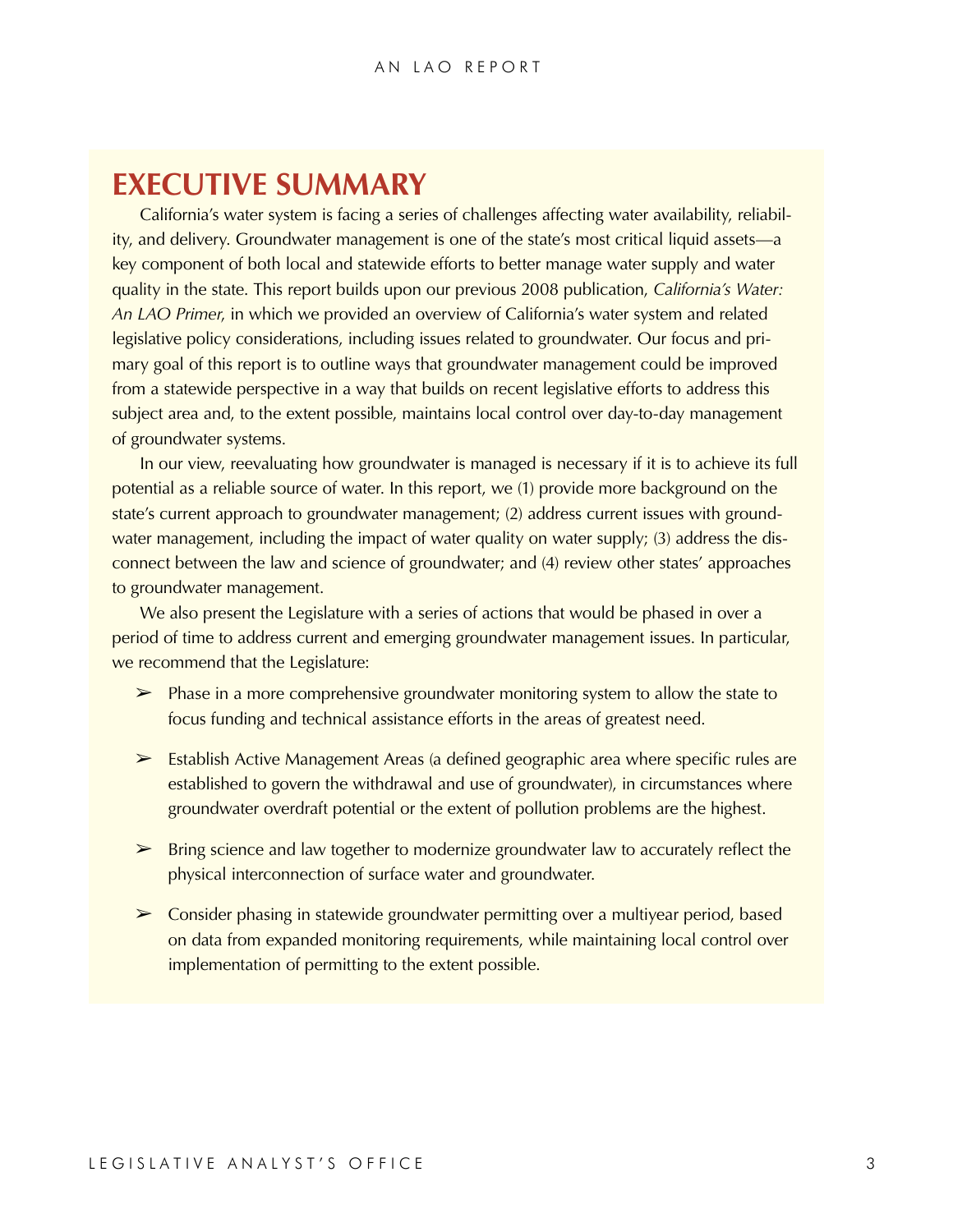#### AN LAO REPORT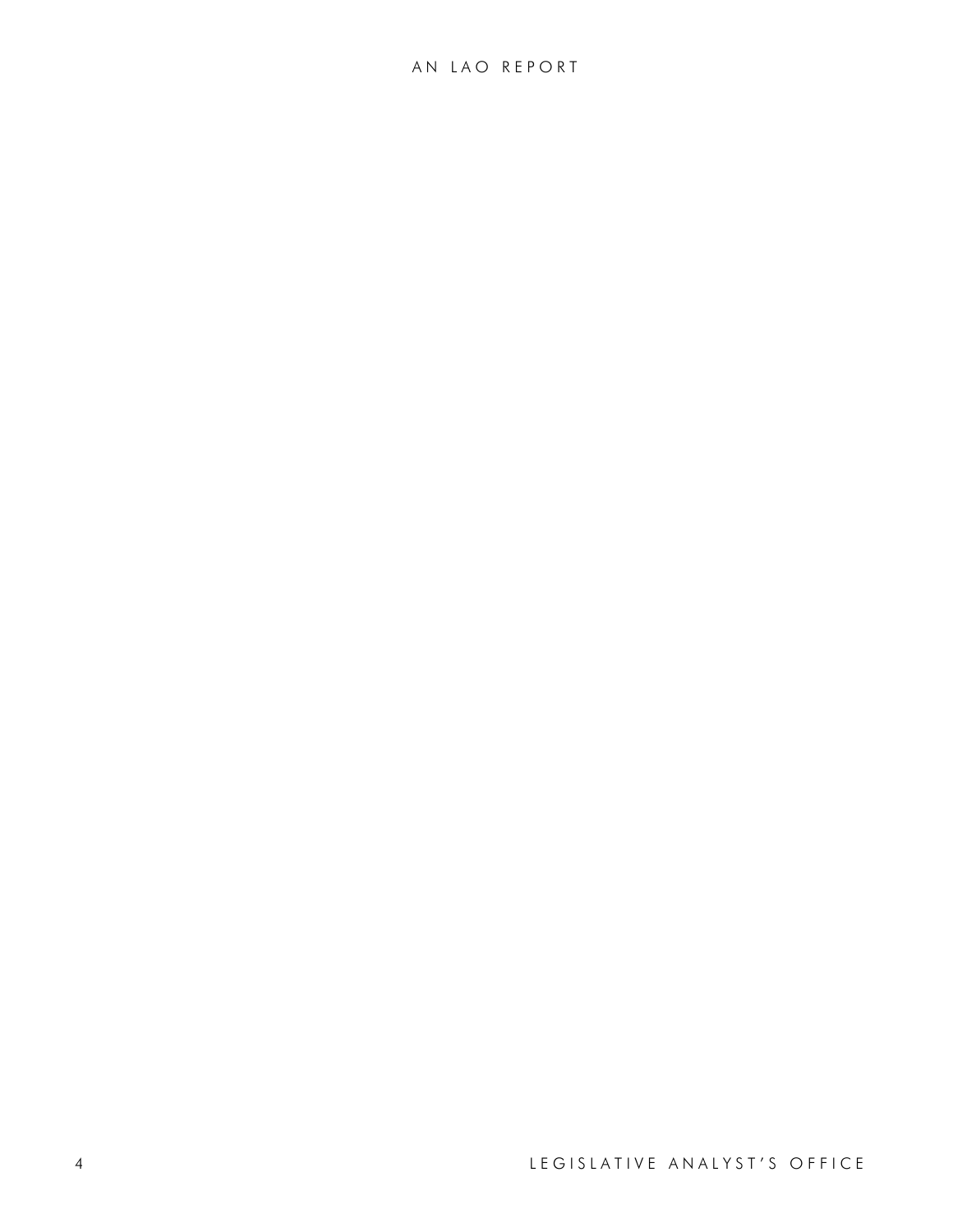# **Background**

# **Water System Facing Challenges— Groundwater Part of the Solution**

 *California's Water System Facing Challenges.*  California's water delivery system is facing a series of challenges due in part to a combination of increasingly variable weather conditions, legal requirements, and system operation and convey- ance constraints. These challenges affect water availability, reliability, and delivery. Recent public and private efforts have sought ways to address these challenges. These measures include proposals for groundwater storage, surface storage, infrastructure changes, system operation improvements, and water recycling, among others.

*Building on Prior LAO Groundwater Recommendations.* This report builds on our 2008 publication, *California's Water: An LAO Primer*, in which we provided an overview of California's water governance, supply, demand, costs, and financing. In that primer, we introduced several issues for legislative consideration, including a recommendation to reevaluate how groundwater is regulated and managed in the state. In our view, such reevaluation is necessary if groundwater is to fully serve its potential as a reliable source of water supply. In this report, we further develop this policy approach and offer specific recommendations for legislative action. Our recommendations were informed by our review of groundwater management success stories in local areas of the state and in other western states.

*Local Control Essential—With Accountability.* In many areas of the state, local agencies are the first to notice and deal with groundwater problems—from water quality issues to supply challenges. As we will discuss, a number of local areas of the state provide models for groundwater management and monitoring. This report will lay out issues affecting both local and statewide water supply and suggest methods to strengthen local groundwater management. Our approach is consistent with the Legislature's expressed desire to retain some level of local control over groundwater management, while allowing the state to intervene when problems go beyond the capabilities of local authorities, or when the impact of problems in the groundwater basin is regional in nature. We recommend that the retention of local control be combined with improved accountability for local management actions.

In reviewing groundwater management issues, we interviewed a broad range of interested parties, including the staff of state, local, and federal agencies that have a role in the regulation and/or management of water; private water developers and consultants; members of the public; and researchers with expertise in the subject, including the Water Education Foundation. We also reviewed relevant state law, local regulations, case studies, and federal agency activities.

### **What Is Groundwater and Why Is it Important?**

Groundwater is the portion of water from precipitation that does not run into surface streams but rather infiltrates (either naturally or deliberately) under the surface of the ground. In a sense, all groundwater starts as some form of surface water, meaning that the two types of water are integrally connected. Much like a sponge, the ground, depending on soil type, soaks up the groundwater into basins available for use. This can happen over a period ranging from several years to over a millennium in some cases. Areas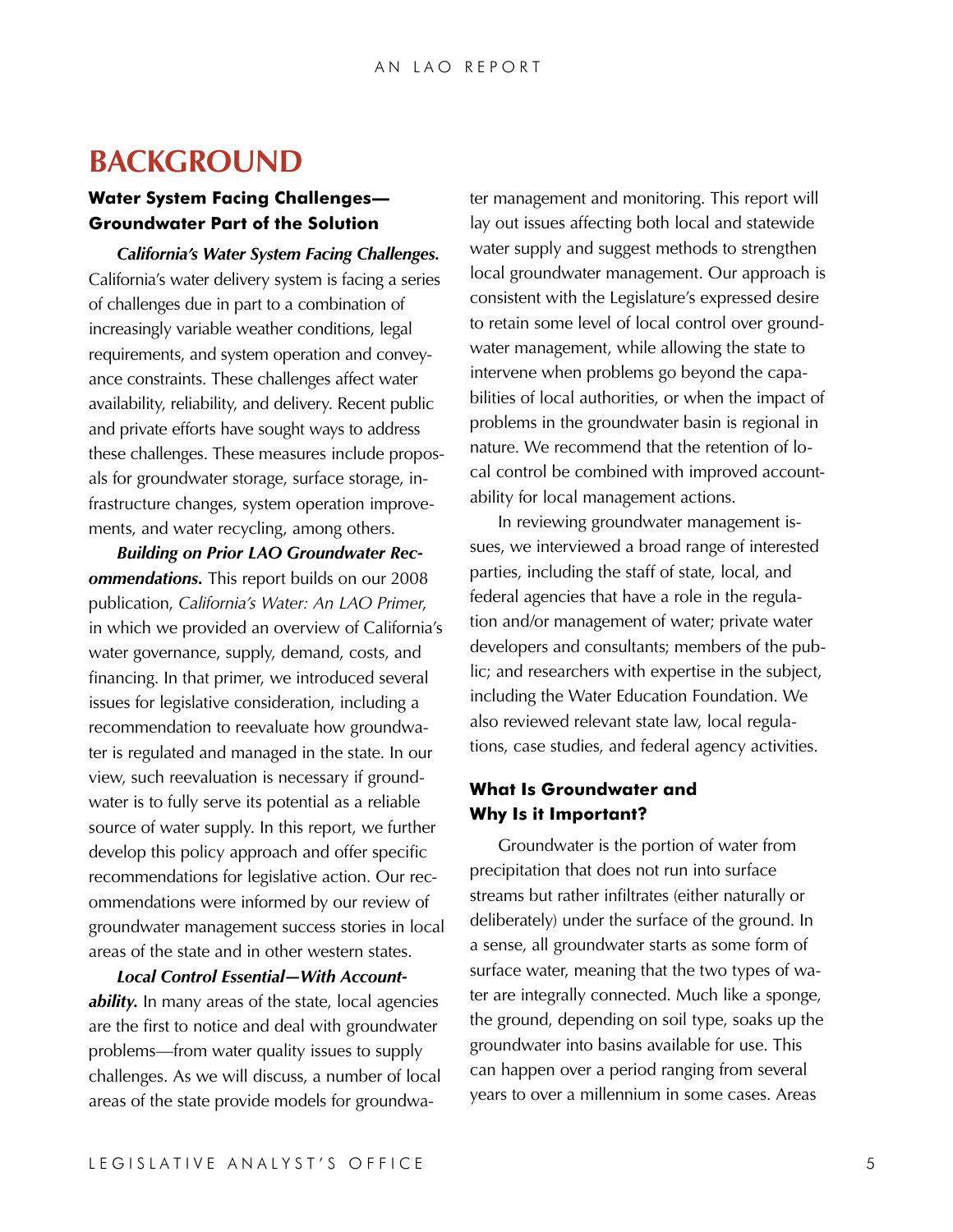where groundwater is present or saturated are called aquifers, which generally have boundaries defined as basins. As water is drawn out of these basins, via wells or seepage into surface streams, groundwater availability can be reduced.

*Groundwater Is a Major Contributor to State's Water Supply.* Groundwater supplies about 30 percent of California's overall dedicated water supplies in average precipitation years, as shown in Figure 1. In dry years, this increases statewide to about 40 percent. This is because when surface water supplies are restricted, both local water agencies and irrigators (farmers) increase groundwater pumping to meet water supply needs. At least 43 percent of Californians obtain at least a portion of their drinking water annually from groundwater sources.

 During years where surface water deliveries are not available and rainfall is scarce, groundwa-

 ter may provide up to 100 percent of irrigation<br>**Figure 1**  water for certain areas. In some areas where surface supplies are not accessible 100 percent of a community's public water. **80** or economically feasible, 100% groundwater provides

*ply Reliability Uncer-* 60 *tain.* The Department of Water Resources (DWR) 50 projects that the state is  $\frac{40}{100}$ likely to have an ad- $\frac{30}{30}$ equate water supply in the aggregate to meet its water demands in aver- $\frac{10}{10}$ age precipitation years

as shown in Figure 2. However, in dry years, projected demand by category of use will exceed the available supply in 2030 in most cases. It is for these dry cycles that the state must plan to ensure a reliable water supply.

 *to Water Reliability Solutions.* There are several options available to the state to ensure that, during the driest years, disruptions from water shortages are minimized on a statewide basis. The DWR has analyzed a number of short- and long-term options to strengthen water supply reliability throughout the state, as shown in Figure 3 (see page 8). The options presented in the figure gener- ally involve reducing water demand or increasing water supplies. They also vary in their potential to produce additional water. Basic groundwater re- plenishment is considered a solution that generally can be developed in the short term, potentially *Groundwater Is an Important Contributor* 



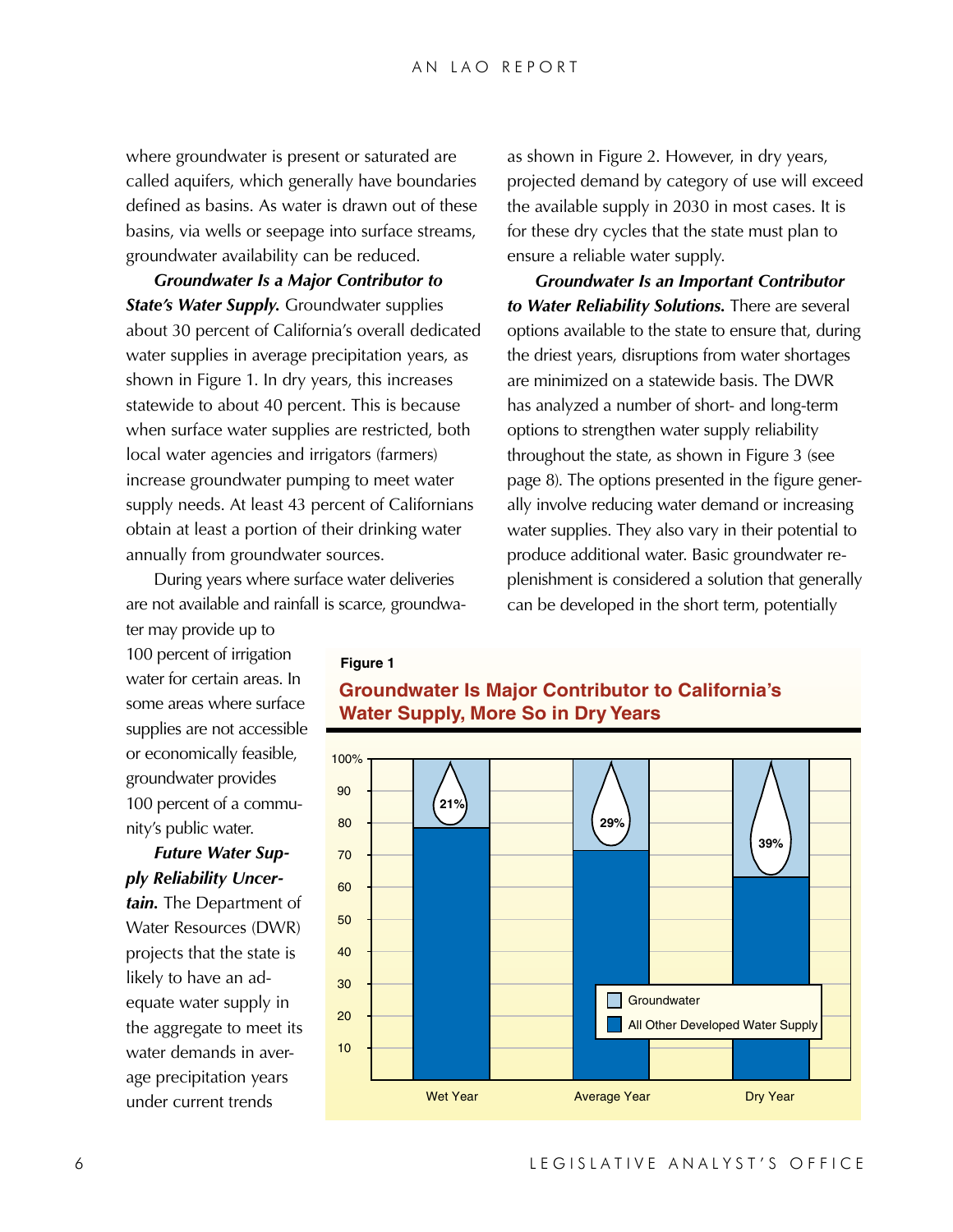providing significant additional water supplies over time. The related options of brackish desalination (the desalting of either groundwater or reused wa- ter) as well as water recycling (re-use of water after treatment which may include reintroduction to the groundwater system) are also key water supply reliability solutions to which the management of groundwater contributes.

#### **Figure 2**

# **Supply and Demand Projected to Be Nearly Equal Under Average-Year Conditions in 2030...**



## **...But Dry-Year Demand Projected to Exceed Supply**



<sup>a</sup>Developed water supply is the amount of precipitation, surface water, or groundwater made available for use, generally through construction of storage or delivery systems. **b**Demand projections from Department of Water Resources, 2005 California Water Plan.

#### **Key Groundwater Laws**

*Key Laws Governing Groundwater Focus on Water Quality, Local Management.* Groundwater is mainly managed at a local level, but several state laws govern how locals are to manage this resource. In general, groundwater law at the state level can be categorized in two ways:

> (1) laws that support and provide incentives for local management or (2) laws designed to protect and monitor groundwater quality. Figure 4 (see page 9) lists selected key state laws governing groundwater. This list includes recent legislation, approved as part of a package of proposals to address the state's water problems, to enhance groundwater monitoring and reporting. We discuss some of these key laws in further detail below.

# *"AB 3030"—Voluntary Approach to Groundwater Manage-*

*ment.* Law enacted in 1992 (commonly referred to as AB 3030), allows local governments to create groundwater management districts and gives the districts the authority to raise fee revenues to pay for management of the groundwater. Of the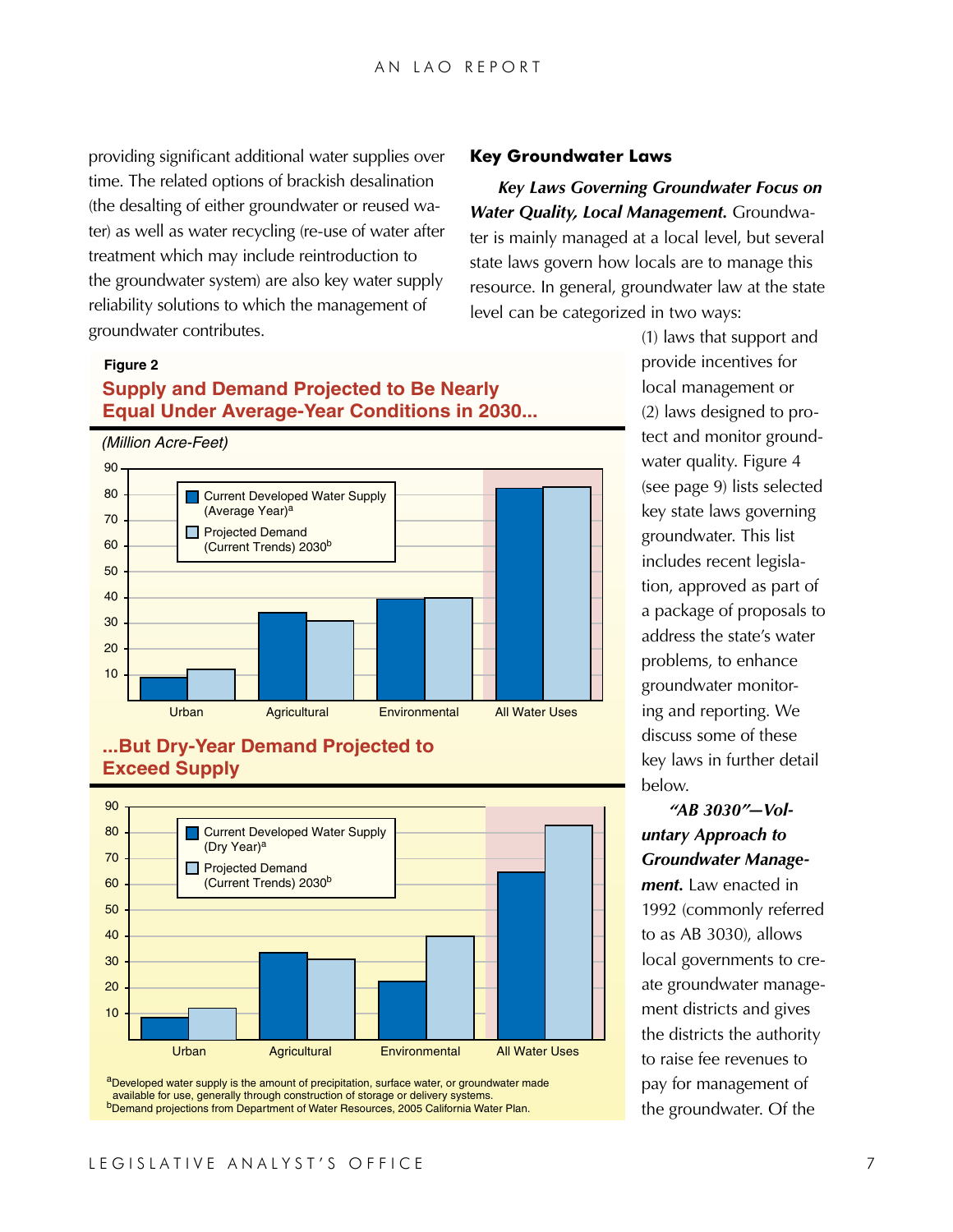10,000 public water systems in the state (at least 15 service connections), less than 1,000 are water districts that are eligible to form groundwater dis- tricts. Under the initial version of this legislation, districts submit groundwater management plans to DWR. However, beyond using these plans for general water planning, the department's role was extremely limited. Subsequent legislation required the department to report on which districts had completed AB 3030 plans. (Over 140 such plans have been submitted to DWR.)

 *Legislation Package.* A series of legislative bills en- acted in the 2009 session attempted a comprehen- sive reform of California's water policy. While the focus of the package was on addressing problems in the Sacramento-San Joaquin River Delta system, one bill was wholly dedicated to groundwater. Chapter 1, Statutes of 2009 (SBX7 6, Steinberg), *SBX7 6—2009 Water and Groundwater* 

receiving state water grants and loans when certain local agencies do not conduct required monitoring. As part of the package, an \$11.1 billion bond measure was passed by the Legislature which includes \$1 billion specifically for groundwater supply and quality. There is potential additional funding for groundwater management in various other provisions of the bond measure. This measure has been placed on the November 2010 ballot.

# **Managing Groundwater— State Law, Local Rules**

*State Has No Statewide Groundwater Use Permitting System.* As further discussed later in this report, California is one of two western states without a comprehensive state-managed groundwater use permitting system (also sometimes referred to as a groundwater rights system). In

 and public reporting of **Figure 3** groundwater elevations in all groundwater basins in California. Local agencies requires monitoring are required to conduct the monitoring, which will then be reported  $\frac{2.0}{2.0}$ to DWR. The department is then required  $1.5$ to report periodically on the status of groundwater across the state, including these reported  $\frac{1}{0.5}$ elevations, in a public report. As an incentive to enforce compliance with this monitoring

### **Groundwater: A Key Option for Additional Water Supply**



requirement, the legisla-<br>ting legal are allows are allows and allows are presented to the midrange of estimates of water supply development potential of particular solutions, tion bars counties from bIncludes integrated management of groundwater and surface water.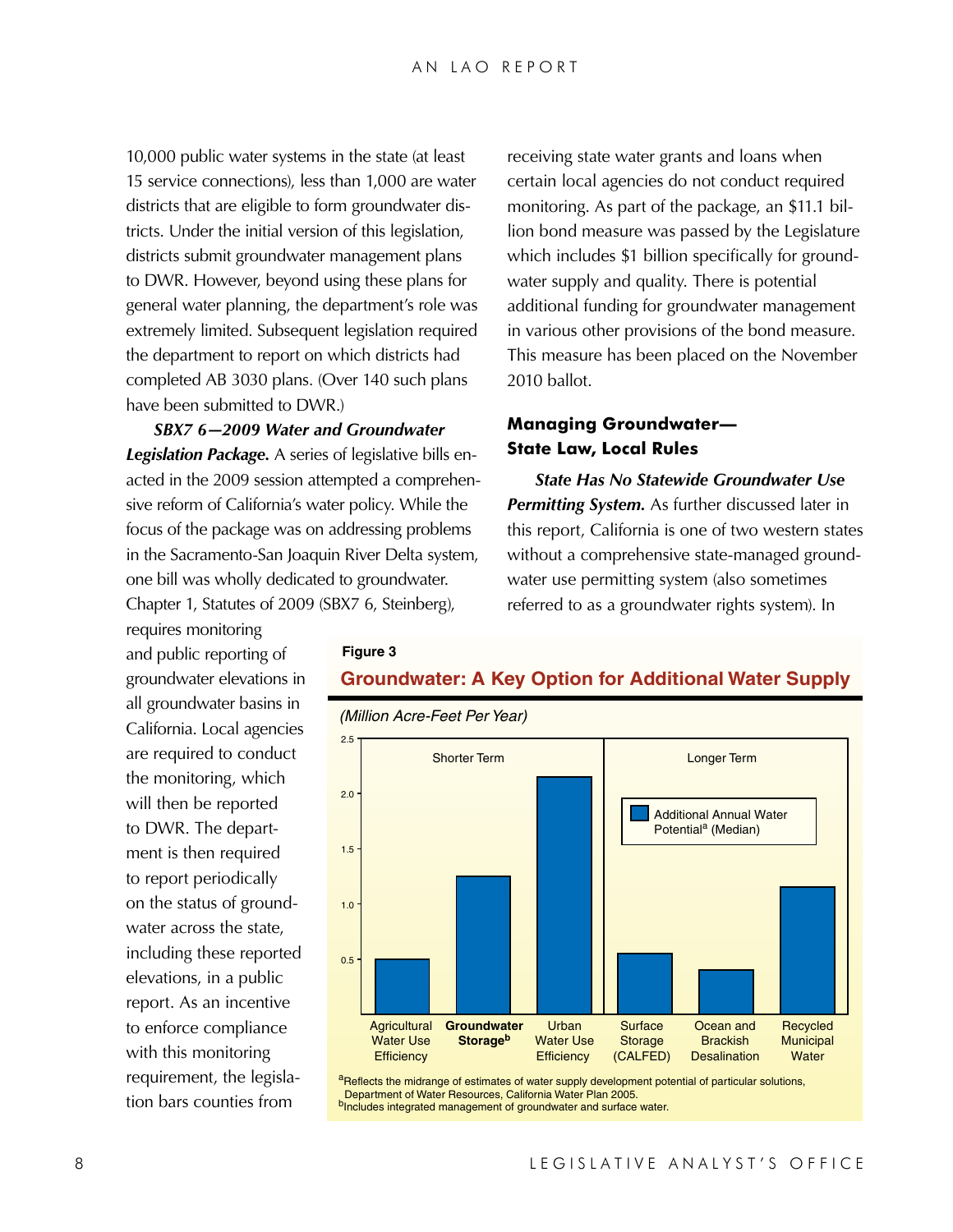California, landowners are in general entitled to the reasonable use of groundwater on property overlying the groundwater basin. In contrast, the state's surface water generally is not an entitlement—surface water rights generally are appropriated through a state-administered permitting system.

*Court Adjudications and Local Regulations.*  Groundwater rights in some parts of the state (mainly in urban Southern California) have been adjudicated in the courts. Elsewhere, groundwater use is regulated on an ad-hoc basis by a disparate group of local agencies. These agencies include local districts with statutory authority to manage groundwater (such as water conservation districts), local water agencies that have adopted groundwater management plans pursuant to statute, and cities and counties that have adopted local groundwater ordinances.

*Local Rules to Protect Local Water.* Local groundwater ordinances are largely designed to protect the availability of water supplies to users within the local jurisdiction. In general, these

 transfers out of the local area, for example, by pumping groundwater and moving it through canals or rivers to another area. Also, local rules may limit the ability to transfer surface water to another area because this in turn could increase the use of groundwater to the detriment of other groundwater users. Finally, local areas are begin- ning to limit certain types of water uses, including for bottled water, where the sole purpose is to ex- port the water out of the local government area. local ordinances operate to limit groundwater

*State Supports Local Groundwater Management, Including Water Quality Improvement.*  As discussed in more detail below, while the state does not directly regulate groundwater use, it has taken some steps to encourage local groundwater management. This is done mainly through financial incentives, including bondfunded and federally funded local assistance programs for water-related purposes that could include groundwater-related projects. For example, the State Clean Water Revolving Loan Fund, a fund seeded with federal funds and most

#### **Figure 4**

#### **Selected Key State Laws Governing Groundwater**

| <b>Law Name or Purpose</b>                                      | <b>Support/Incentives for</b><br><b>Local Management</b> | <b>Protect or Monitor</b><br><b>Groundwater Quality</b> |
|-----------------------------------------------------------------|----------------------------------------------------------|---------------------------------------------------------|
| Porter-Cologne Water Quality Act (1969)                         |                                                          | X                                                       |
| The Pesticide Contamination Prevention Act of 1985              |                                                          | X                                                       |
| Local Groundwater Management Act of 1992<br>(AB 3030)           | X                                                        |                                                         |
| Local Groundwater Management<br>Assistance Act of 2000 (AB 303) | X                                                        |                                                         |
| Groundwater Quality Monitoring Act of 2001                      |                                                          | X                                                       |
| Amendment to Land Use Laws-2001 (SB 221)                        | X                                                        |                                                         |
| Amendment to the Urban Water<br>Management Act-2001 (SB 610)    | X                                                        |                                                         |
| Groundwater Management Water Code                               |                                                          |                                                         |
| Amendment-2002 (SB 1938)                                        | X                                                        |                                                         |
| Groundwater Monitoring-2009 (SBX7 6)                            | X                                                        | х                                                       |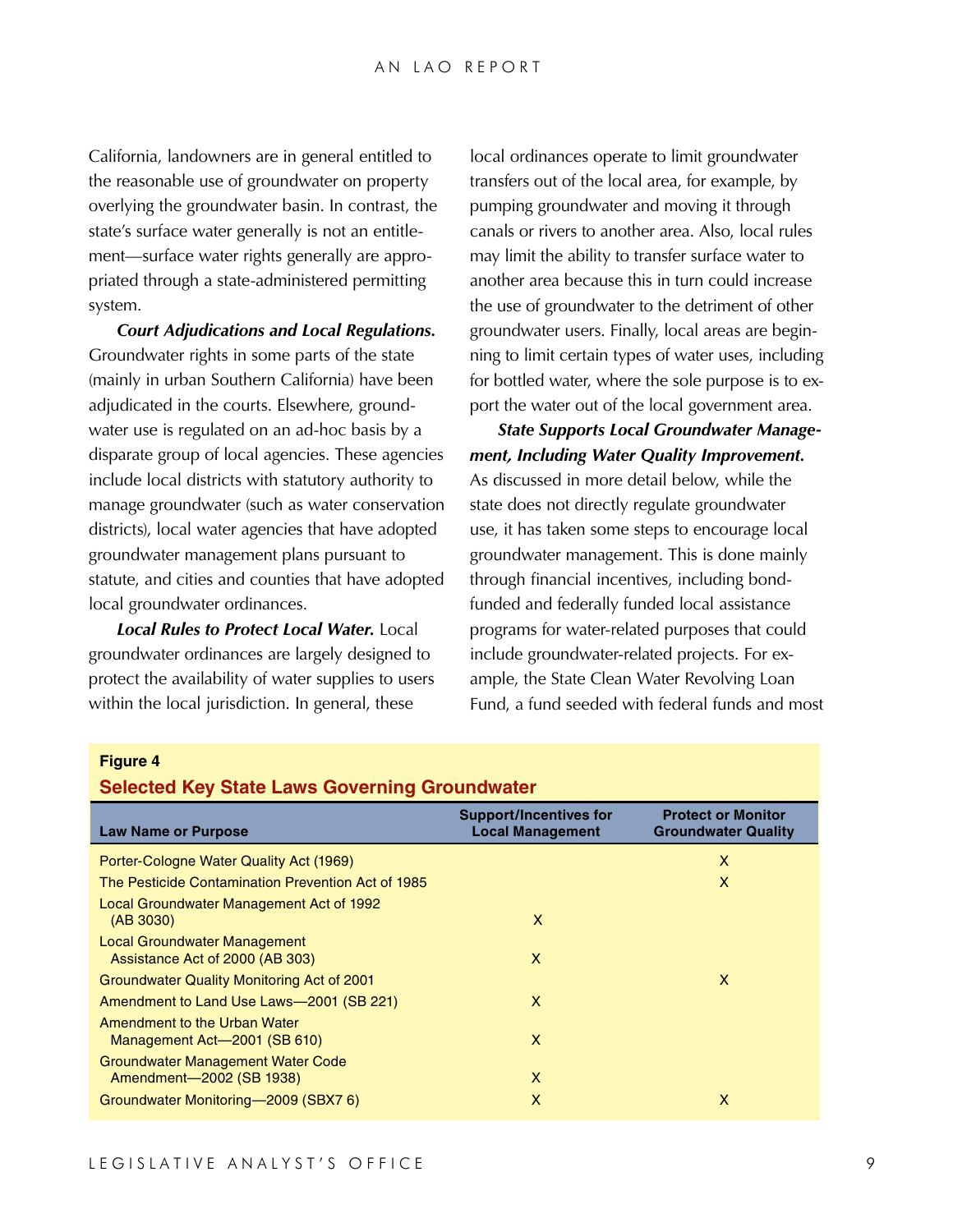recently augmented by funding from the federal American Recovery and Reinvestment Act of 2009, provides low-interest loans to water agencies to improve water treatment and wastewater facilities. A similar fund for public drinking water systems is operated by the Department of Public Health (DPH). Both of these funding sources can be used for groundwater management projects.

Many state financial incentive programs relevant to groundwater are jointly operated by multiple state agencies. For example, the Integrated Regional Water Management Program, which provides financial and technical assistance to local agencies to increase water supply in part through the cleanup and removal of contaminated water in groundwater basins, is jointly administered by the State Water Resources Control Board (SWRCB) and DWR.

The state regulates water quality through pollution discharge permits (issued by SWRCB) and various industry-specific programs. However, groundwater quality is not protected under state regulation and enforcement to the same extent as surface water quality. This is in part due to the nature of groundwater, as it is more difficult to

systematically monitor groundwater than surface water. However, this situation is also to the result of jurisdictional issues where the state is unable to conduct monitoring on private property without permission. The most comprehensive water quality monitoring required by the state is done by DPH through its drinking water monitoring programs.

# **State and Federal Agency Roles in Groundwater**

 *Many State Agencies Involved in Groundwa- ter.* While the state has encouraged local man- agement of groundwater, several state agencies have roles and responsibilities related to ground- water management. Figure 5 lists state agencies involved with groundwater management and their general roles. Although groundwater manage- ment is not the primary mission of any state agen- cy, many have been assigned significant tasks in this area, including monitoring water supply, regulating water quality, developing science and monitoring, cleanup of groundwater contamina- tion, and local financial and technical assistance. The DPH enforces drinking water standards,

#### **Figure 5**

|                                                     | Water<br><b>Supply</b> | <b>Regulate to</b><br><b>Protect Water</b><br>Quality | <b>Science</b><br>and<br><b>Monitoring</b> | <b>Cleanup</b> | Local<br><b>Financial</b><br><b>Assistance</b> |
|-----------------------------------------------------|------------------------|-------------------------------------------------------|--------------------------------------------|----------------|------------------------------------------------|
| California Public Utilities Commission              | X                      | X                                                     |                                            |                |                                                |
| Department of Food and Agriculture                  |                        |                                                       | X                                          |                | X                                              |
| <b>Department of Pesticide Regulation</b>           |                        | X                                                     | X                                          |                |                                                |
| Department of Public Health                         |                        | X                                                     | X                                          |                | X                                              |
| Department of Toxic Substances Control              |                        | X                                                     | X                                          | X              | X                                              |
| Department of Water Resources                       | X                      |                                                       | X                                          |                | X                                              |
| Integrated Waste Management Board                   |                        | X                                                     |                                            |                |                                                |
| Office of Environmental Health Hazard<br>Assessment |                        |                                                       | X                                          |                |                                                |
| <b>Pollution Control Financing Authority</b>        |                        |                                                       |                                            |                | X                                              |
| <b>State Water Resources Control Board</b>          |                        | х                                                     | x                                          | X              | X                                              |

#### **Many State Agencies Are Involved in Groundwater**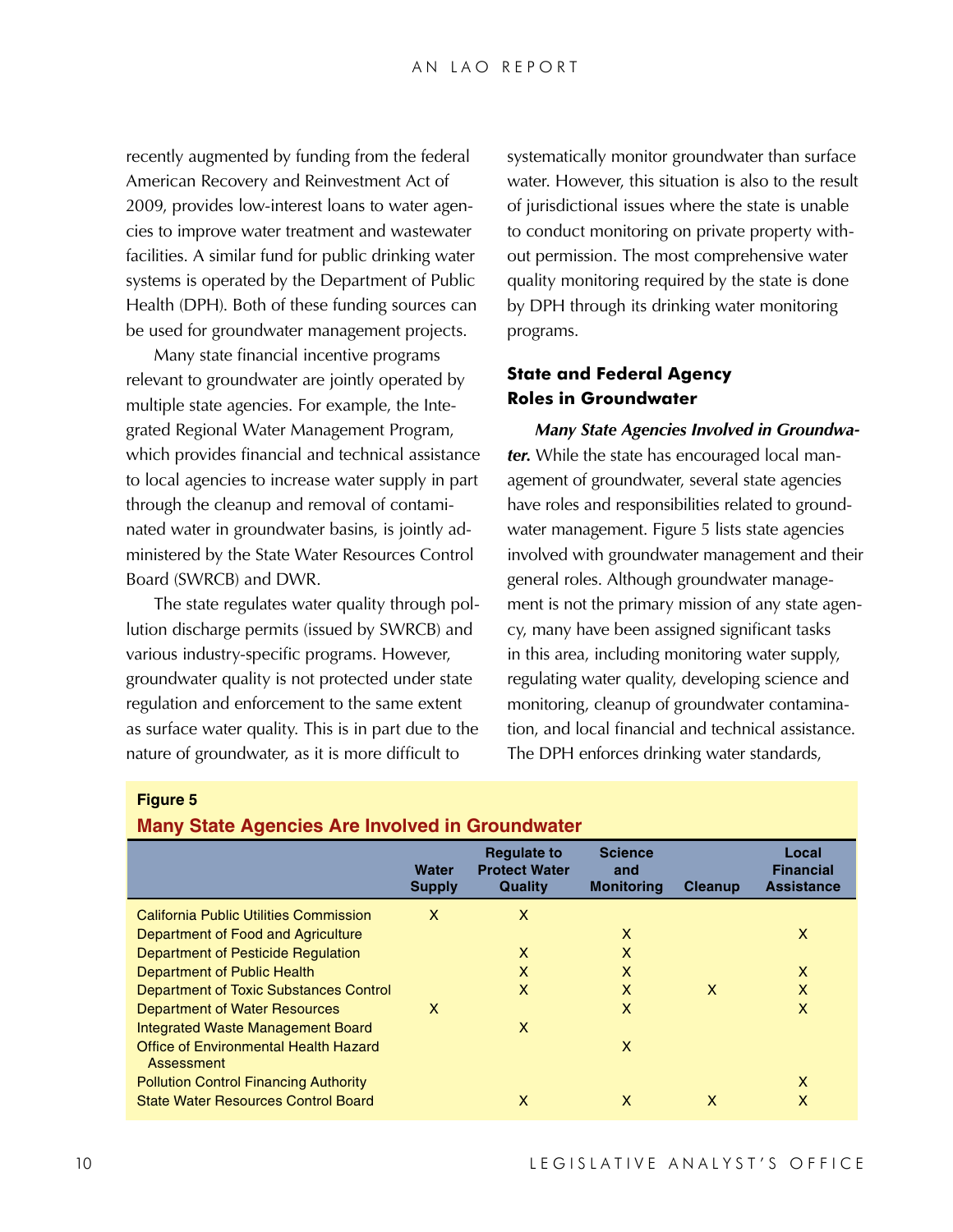which apply to all drinking water sources, includ- U.S. Geological Survey published a compre- ing groundwater. (For more information on DPH's hensive report on groundwater overdraft (the role in this area, see the box on page 14.)

**Regulatory Role.** The federal government does Valley, providing key technical information for not directly administer programs to regulate the groundwater users and planners in the area. In quality of groundwater as it does with surface addition, direct spending by federal agencies water under the U.S. Clean Water Act. In most has included between \$3 million and \$5 million cases, administration of federal water quality per year over the past five years for groundwaresponsibilities has been delegated to the state, the cleanups. This includes funding to clean up such as for implementing federal safe drinking leaking underground storage tanks. In addition, information on the three key federal agencies in- for federal defense site cleanups, groundwater volved with groundwater management in Califor- elevation monitoring by the National Aeronautic

*Nonetheless Important.* Federal legislation Geological Survey. and federal agencies have, however, played an important role in supporting California ground-**State Funding for** water management through technical and finan-**Groundwater Programs** 

withdrawal of water at a rate faster than the basin *Federal Government—A Limited Direct* is able to recharge) in the Central San Joaquin water standards. Figure 6 provides more detailed the federal government has appropriated funding nia and their role in groundwater regulation. and Space Administration, and for various techni-**Federal Direct Spending and Programs** cal groundwater studies conducted by the U.S.

cial assistance and through direct groundwater *Separating Groundwater Expenditures Dif*cleanup programs. For example, in 2009, the *ficult.* As discussed earlier, many agencies work

#### **Figure 6**

| <b>Agency</b>                                         | Role                                                                                                                                                                                                                                                                 |
|-------------------------------------------------------|----------------------------------------------------------------------------------------------------------------------------------------------------------------------------------------------------------------------------------------------------------------------|
| <b>U.S. Environmental</b><br><b>Protection Agency</b> | Works with California Department of Public Health<br>to ensure that groundwater drinking water supply<br>sources comply with mandated federal drink-<br>ing water programs and standards. Administers<br>grant and loan programs for water treatment and<br>cleanup. |
| <b>U.S. Geological Survey</b>                         | Conducts studies and provides groundwater<br>monitoring for the State Water Resources Control<br>Board's Groundwater Ambient Monitoring and As-<br>sessment Program. Monitors national water use<br>and conducts scientific studies.                                 |
| U.S. Bureau of Reclamation                            | Monitors the impact of the surface water on<br>groundwater basins in areas of the Central Valley<br>Project, a surface water distribution project similar<br>to the State Water Project.                                                                             |

# **Key Federal Agencies and Roles**

on groundwater (and related drinking water) issues. However, much of this work is done in conjunction with other programs. For example, a program addressing groundwater contamination might also address surface water and soil contamination. For this reason, groundwater expenditures in state agencies are difficult to separately identify and therefore quantify.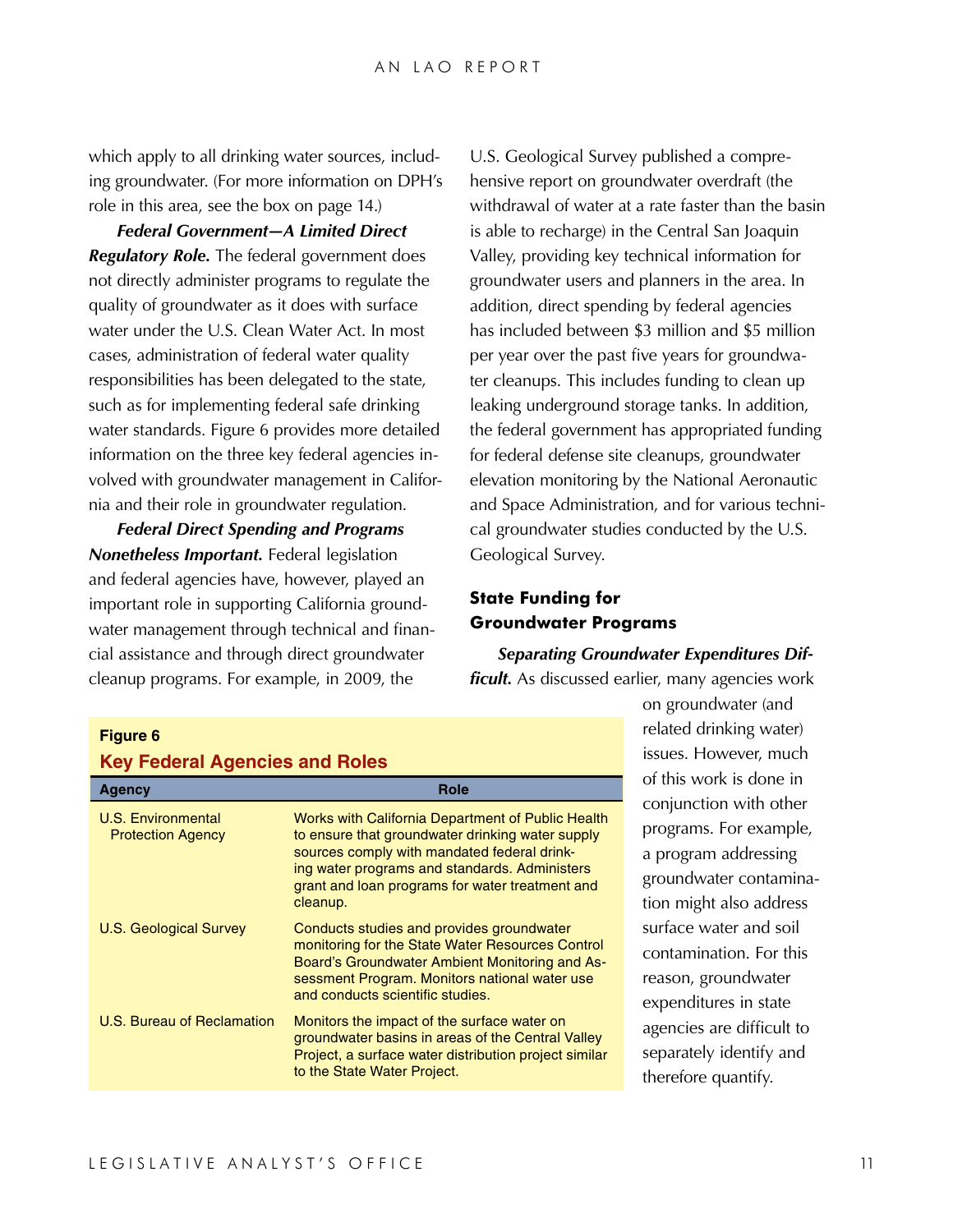**Figure 7**

*Groundwater Program Expenditures Vary Greatly Over Time.* As

shown in Figure 7, funding for ongoing groundwater programs has varied greatly over time. Such funding has in many years come heavily from special funds (mainly fees), for such purposes as regulating water quality, reducing leaks from underground storage tanks, cleaning up groundwater sources, and managing groundwater resources. The General Fund has been the main funding source for DPH's drinking water



# **Groundwater Program Expenditures, by Fund Source**

a Excludes about \$250 million annual appropriation for Underground Storage Tank Cleanup Fund programs funded by fees.

regulatory program, although federal funds and bond funds have been in the main source of support for DPH's financial assistance programs. These programs are designed to assist local and private water agencies in meeting safe drinking water standards.

*Bond Funds Provide Large One-Time Influxes.* As shown in Figure 7, bond funds have provided large one-time influxes of funding. These funds have been a source of support for many different programs, including drinking water and integrated regional water management. For example, the Groundwater Ambient Monitoring and Assessment (GAMA) program, relies on a \$50 million appropriation from Proposition 50 bond funds (in addition to a small amount of baseline special fund support) to conduct a comprehensive multiyear assessment of statewide groundwater quality. In recent years, federal direct spending has supported the GAMA program when bond funds were temporarily unavailable. These federal funds are limited, however, and the program will need to find other funding starting in 2011-12 in order to continue.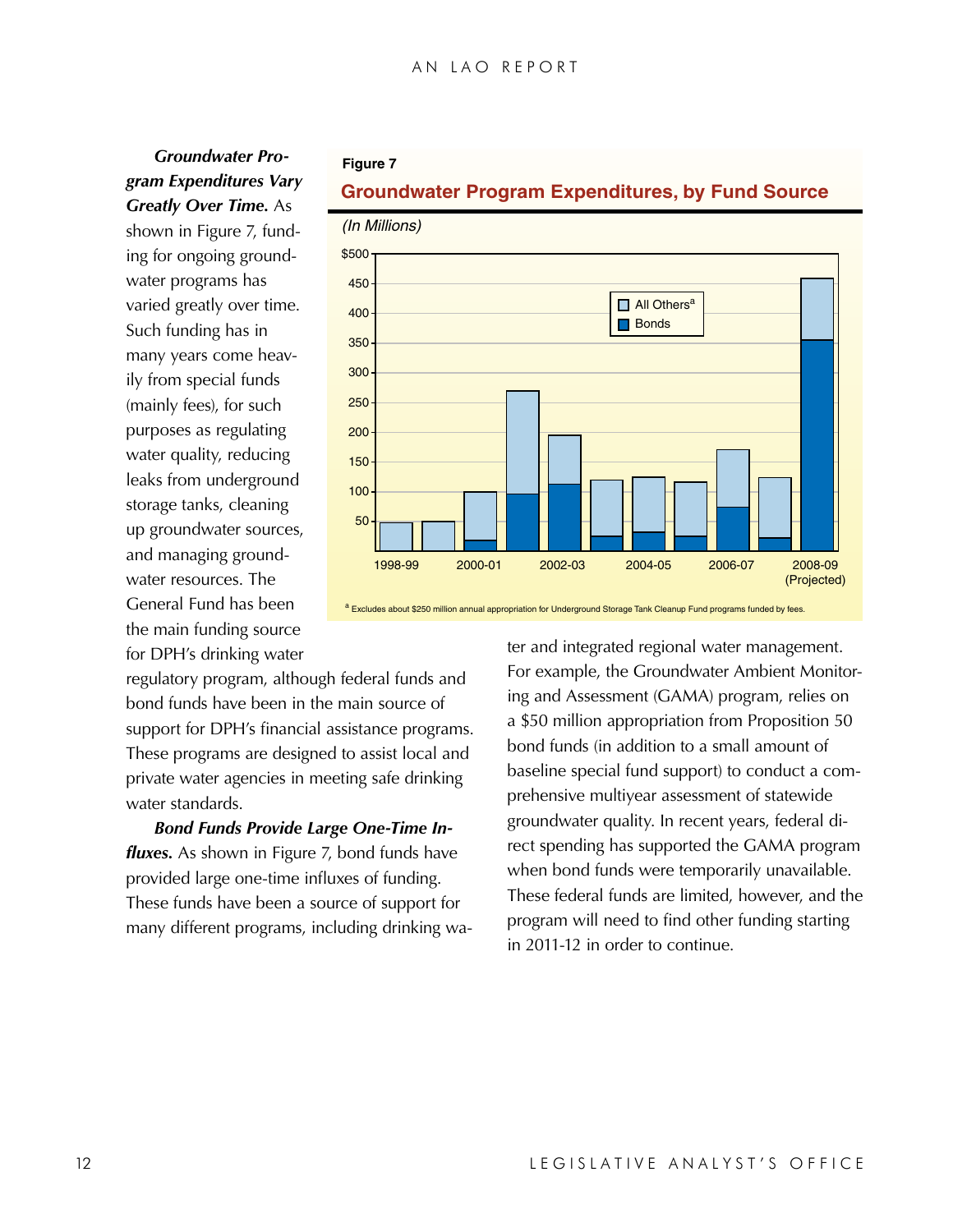# **currEnt iSSuES With groundWatEr managEmEnt**

# **The Groundwater Challenge—When Contamination Reduces Water Supply**

The potential to use groundwater to increase water supply, either by introducing water from another source into the ground as a storage basin or encouraging the natural refilling of groundwater basins, is a significant option to address water supply needs. However, there are potential barriers to this water reliability strategy. Communities are increasingly discovering that many primary groundwater basins are contaminated. Pollution from industrial activities (such as military facilities), commercial businesses (such as dry cleaners), leaking underground storage tanks (USTs), septic systems, and agricultural activities have reduced or eliminated the availability of usable groundwater in many parts of the state. In some cases, when a contaminant is discovered, it may take decades to remove pollution and bring the water back to usable condition.

*Loss of Water Source Can Be Expensive to Locals.* As discussed earlier, while 43 percent of Californians rely in part on groundwater for their drinking water needs, some communities rely on groundwater for 100 percent of their water needs. As part of routine testing of drinking water, the DPH has sometimes discovered that a source of water (such as groundwater) is contaminated to a level that violates state and/or federal safe drinking water standards. Discovery of contamination in a drinking water well often leads to closure of the well. Users of the well must then find replacement sources of water. In areas where other sources such as surface water or alternate groundwater resources are not available, relatively expensive bottled water may be the only available drinking water supply.

The DPH reported that nitrate (a groundwater contaminant) was detected in levels that exceed safe drinking water standards in 921 public drinking water sources, mostly in agricultural areas. In many of these areas, groundwater is the sole source of drinking water for the community.

*Cleanup Is Costly.* Cleaning up contaminated groundwater can be very expensive. For this reason, the state established an Underground Storage Tank Cleanup Fund in 1989 to provide financial assistance to the owners and operators of USTs containing petroleum. The fund, which is administered by SWRCB and supported by an annual assessment on tank owners, is used to remediate conditions caused by leaking USTs, including the contamination of groundwater supplies. Expenditures from the fund have varied between about \$180 million to \$280 million annually over the last ten years for hundreds of sites. For 2010-11, the Governor's budget proposes expenditures of \$400 million from this fund—the highest level ever.

## **Most Supply Projections Do Not Account For Groundwater Contamination**

In many cases, contamination of a groundwater basin is known to local water managers, who are able to use this information to plan for water supply needs. However, state projections often disregard contamination, particularly where groundwater basins have had historical pollution problems that, when not addressed, remain within that groundwater basin. This situation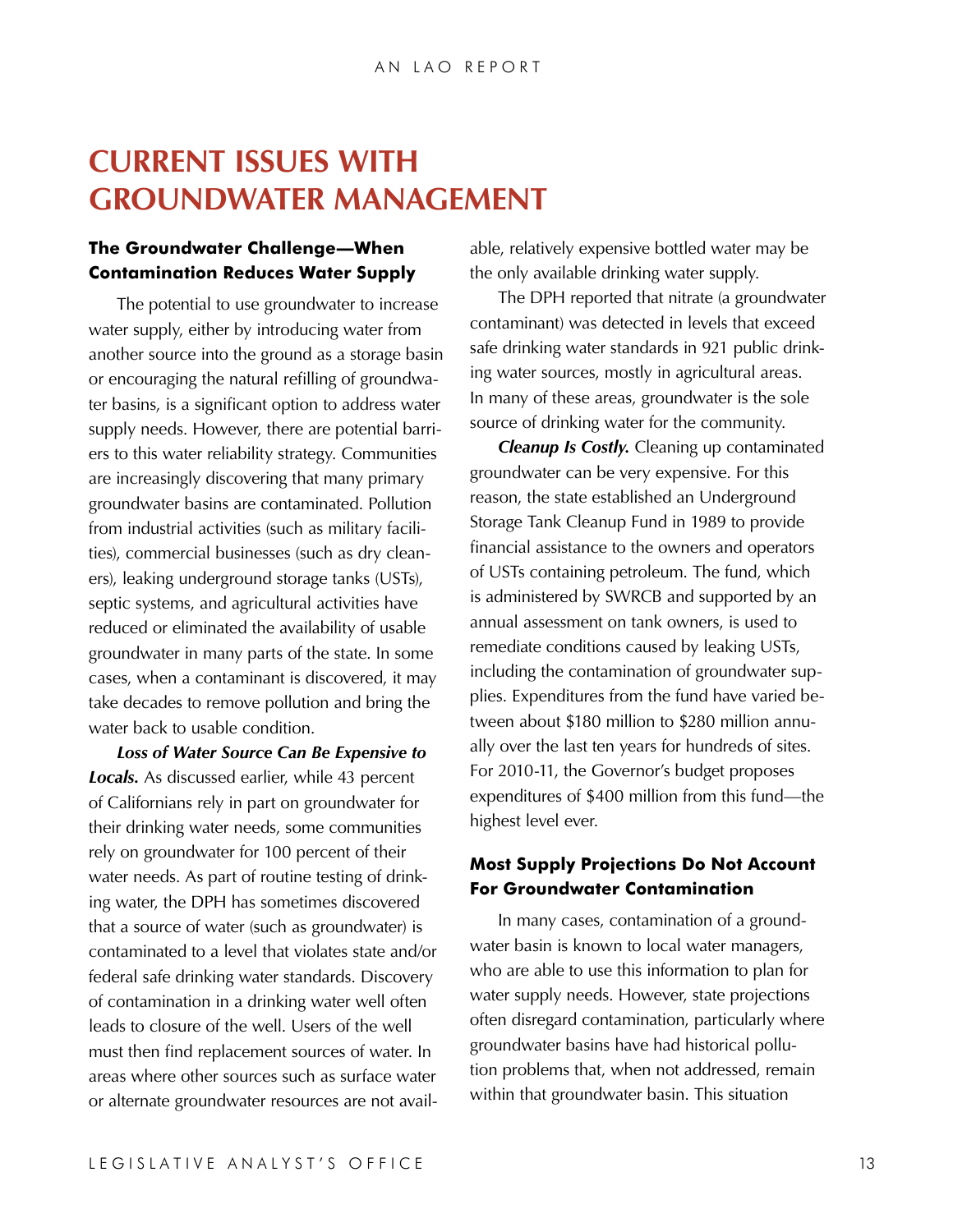# **KEY STATE PLAYERS IN WATER QUALITY REGULATION**

# ü **Department of Public Health—Drinking Water Program**

- Regulates public water systems with over 15 service connections for drinking water quality; oversees water-recycling projects, permits water treatment devices; and provides various technical assistance and financial assistance programs for water system operators—including bond and federally funded programs for infrastructure improvements in public water systems—to meet state and federal safe drinking water standards.
- $\triangleright$  Prior to approval of the Proposition 50 bond measure, the department had a limited role direct in groundwater issues through the Public Water Supervision System program funded mainly by fees on public water systems, federal grants, and the General Fund. Propositions 50 and 84 (bond measures) expanded the department's role to include local assistance grant programs for source water protection projects, many of which are groundwater projects.

# ü **State Water Resources Control Board**

- Primary state entity responsible for meeting state and federal water quality standards within the state.
- $\triangleright$  State and regional water boards assess groundwater quality, permit pollution discharges which may impact ground and surface waters, and investigate and direct the cleanup of contaminated groundwater resources. May require groundwater monitoring to assess the extent of contamination and impact of treatment technologies.
- ➢ Administers the Groundwater Ambient Monitoring and Assessment Program, a multiyear program designed to obtain information on groundwater quality in California.

ter Resources to administer and set guidelines for the Integrated Regional and other programs where crossovers exist ter supply.

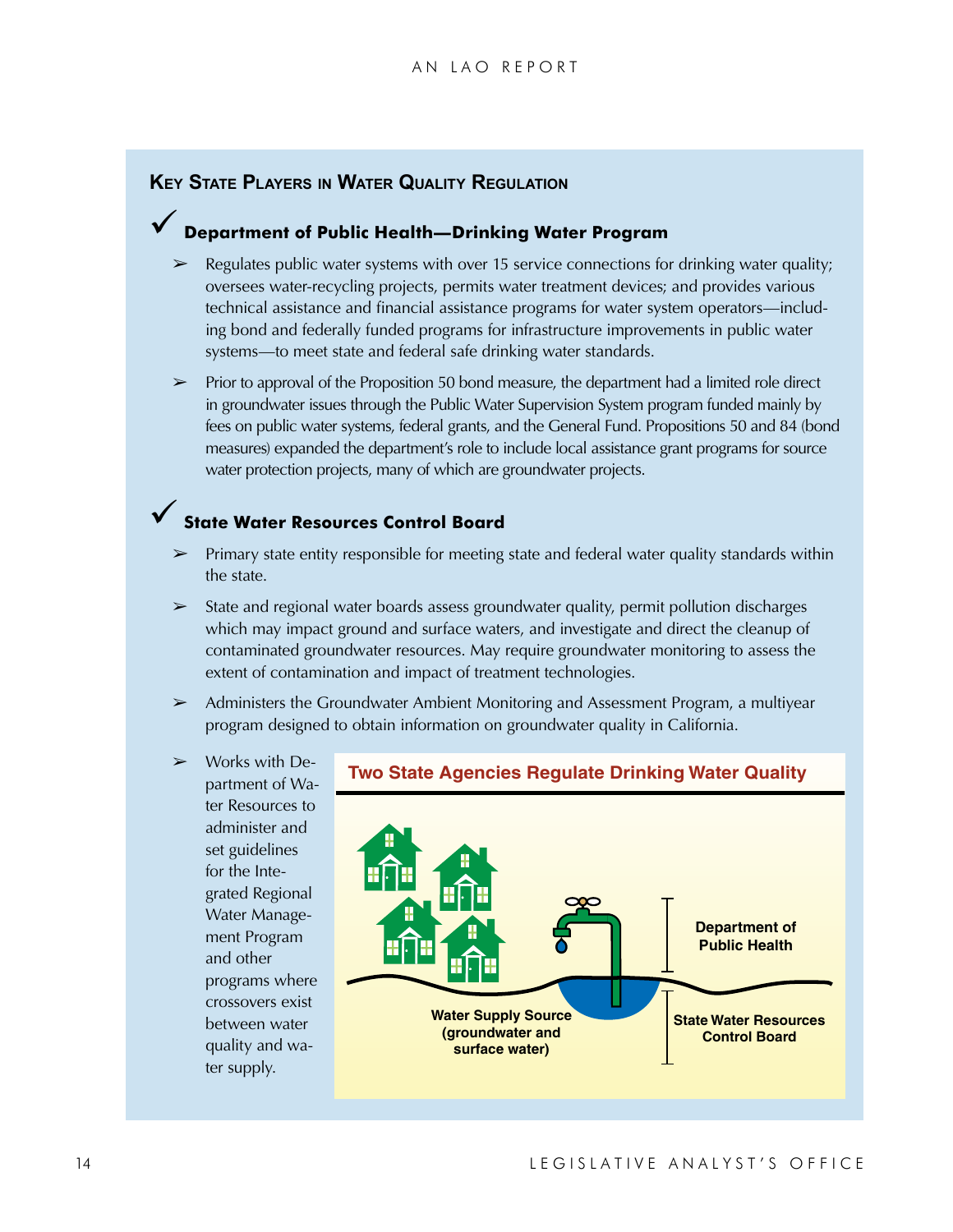poses challenges for estimating how much water is available for water supply and the cost to treat contaminated water. In some cases, this is because of a lack of adequate monitoring of water quality in groundwater basins, and in others it is because groundwater monitoring data that is gathered is not shared systematically or comprehensively with state agency officials.

*Land Use Decisions May Also Be Affected.*  Chapter 642, Statutes of 2001 (SB 221, Kuehl), requires land use developers to prove that water is available before proceeding with a development of over 500 units or other specific size requirements. However, the measure does not explicitly require that the developer prove that the groundwater supply that a project may be relying upon, for purposes of showing the availability of water, is actually usable. Most local land use development does not have to take into account likely trends for current and future groundwater contamination when determining the availability of water supplies to serve the new development. This can be the case where the inhabitants of a proposed development would have to rely on wells that have contaminants that cause public health concerns, either as the result of natural sources of contamination (such as from the leaching of arsenic into the water supply) or human causes (such as pollution by perchlorate). Land use decisions about such new development projects do not always take into account the potentially high cost on an ongoing basis of treating water supplies for the new residents.

# **The "Disconnect" Between Groundwater Law and Science**

*Groundwater and Surface Water Interconnected.* In a 2003 publication, DWR describes groundwater and surface water as being physically connected. Groundwater aquifers are portrayed as a sort of sponge, with the water that fills the area between soil particles akin to an expansion of the sponge. If a stream or river moves through, in, and around that sponge, the two interact. If the groundwater sponge is dry, some water from the surface stream will be pulled into the groundwater area. If the groundwater basin is full (picture a fully expanded sponge) and the stream is dry, water will leach into the stream, providing it water. In this way, most groundwater (usually called "percolating groundwater") can be understood to have a direct physical connection to surface water, rather than existing as a separate entity or underground river.

*State Water Laws Do Not Reflect Accepted Science.* Despite this scientific understanding of how groundwater works, under California law, water is characterized as either surface water, subterranean streams, or percolating groundwater. Water rights are required to use water taken from surface water and subterranean streams, but not for percolating groundwater.

This legal scheme for permitting of water rights, however, is inconsistent with hydrological science, because it does not taken into account the interactions discussed above between groundwater and surface water. According to a report on water rights commissioned by SWRCB, "the (legal) distinction between percolating groundwater and subterranean streams is meaningless, or nearly so."

In some cases, the SWRCB has attempted to address this problem by administratively defining the groundwater surrounding a number of rivers (currently less than 15 statewide) as subterranean streams, which are within the purview of water rights permitting. However, these conflicts between state law and scientific reality make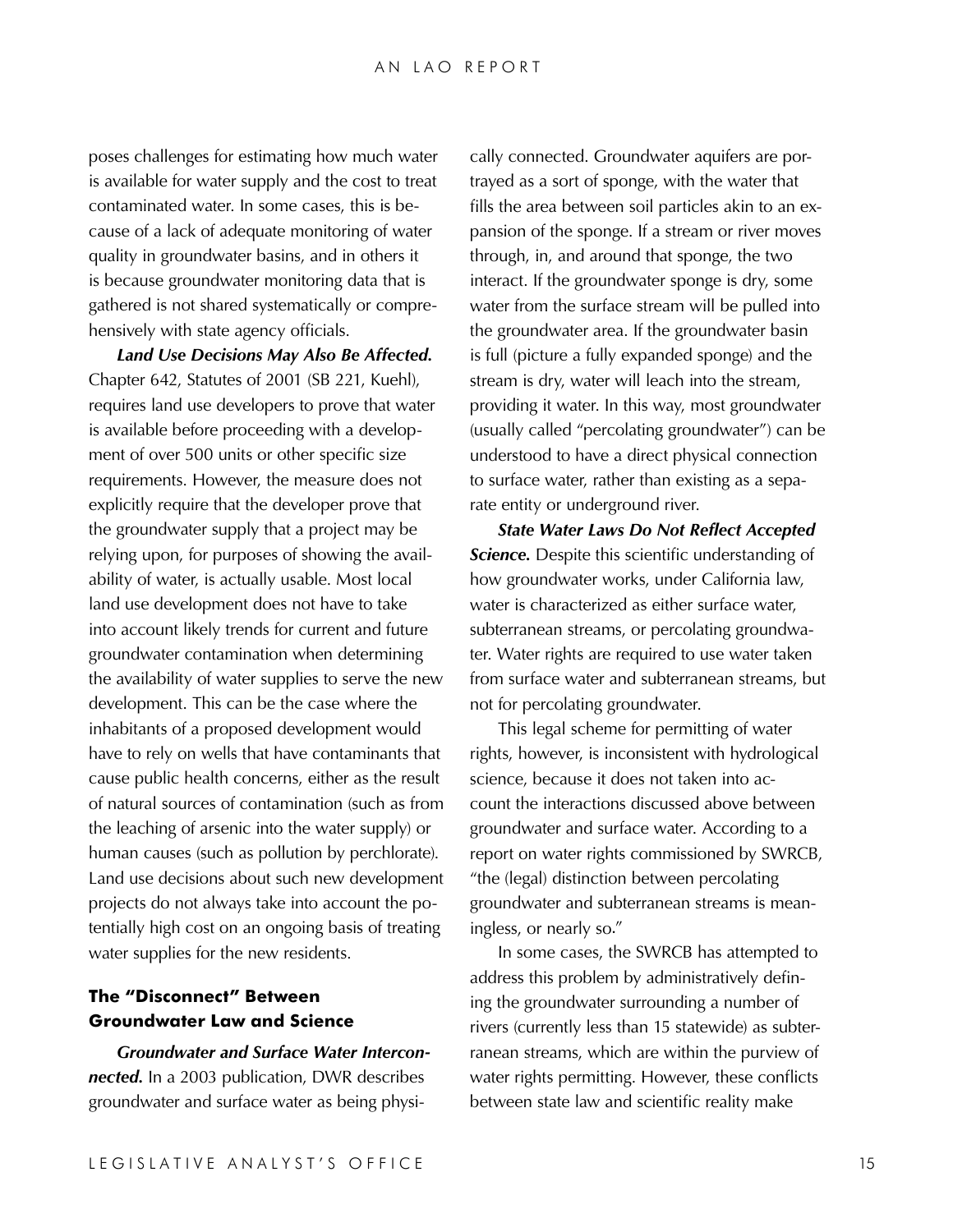regulating groundwater difficult and mean that litigation is often necessary to adjudicate groundwater rights issues.

# **Practical Implications of State's Gaps in Groundwater Management**

*Added Difficulties in State Water Planning.*  Currently, the DWR is charged under state law with assessing California's urban, agricultural, and environmental water needs; evaluating potential water supplies; and reviewing whether any actions are needed to reduce demand to help address any shortages. As part of the assessments prepared for these purposes by DWR every five years (commonly referred to as the California Water Plan), the department estimates groundwater basin yields and attempts to take into account general water quality efforts (including those related specifically to groundwater). However, as discussed below, the state's water planning efforts are impeded by weaknesses in the statewide management of groundwater.

In its 2009 update to the California Water Plan, the department reports on a number of problems it faces with estimating groundwater supply, including a lack of data that would indicate what role groundwater can play in addressing statewide water needs. Our analysis of the available data similarly indicates that the lack of information about groundwater quality can lead to incorrect conclusions about the availability of groundwater supplies. For example, this disconnect between actual groundwater supply and reported supply might prompt the state to make inaccurate assumptions about overall water supply. In doing so, state funds appropriated for water management purposes may not be going to projects that reflect the least cost and highest

gain for water supply, either on a local or statewide basis.

As groundwater quality and supply challenges grow, the cost to the department to make accurate estimates, having to use disparate and conflicting information to create a statewide water supply picture, could increase. Integrating data from multiple sources, which are generally not standardized in their presentation, is a very difficult task. The cost to create new information technology programs to integrate these data can also be very expensive.

The potential for local groundwater plans to advise state water planning efforts is far from being met. With the passage of AB 3030 in 1992, groundwater management plans prepared locally were voluntarily submitted to DWR in attempt to support local management of groundwater while allowing the state some certainty that locals had a plan for future management of their groundwater. As we discussed, these plans (generally called AB 3030 plans) are required to be developed in a local public process and the law provides local fee and assessment powers to implement the plans. Over 140 plans have been submitted statewide.

 agement plans generally have not been used in statewide water planning because (1) the plans were voluntary, and a number of jurisdictions did not submit plans or did not submit complete and useful plans, and (2) there were no requirements that the plans that were submitted be implement- ed or improve the balance of the groundwater in the affected basin, the original plans have largely have been of little practical use to the department. The mandated AB 3030 groundwater man-

Notably, the information contained in the plans reflects data from a single point in time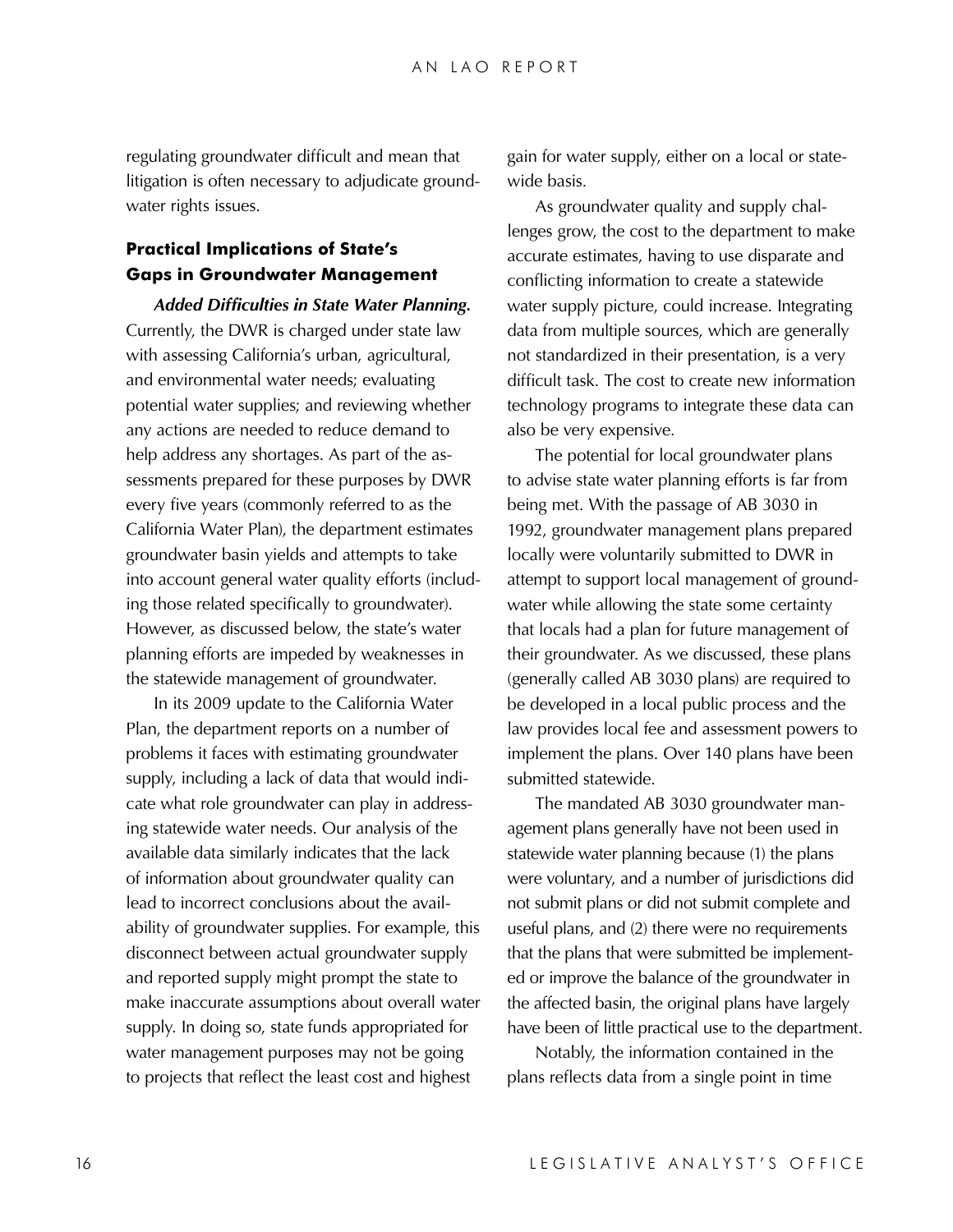that is not presented in a standard format that would permit comparisons in the status among groundwater basins. This makes it difficult to publicize the data in a meaningful way or use the data to make policy decisions from a statewide perspective. The legislation did prompt some local governments that might not otherwise have done so to take an active role in managing their groundwater basin. However, lacking any plans for some areas of the state, DWR has not used the plans as a basis to prioritize state funding for groundwater management efforts.

The department neither was charged with determining an AB 3030 plan's accuracy nor were they given the authority or funding to review the validity of a plan. In some cases, AB 3030 plans are no more than a page long, though many are relatively comprehensive. The department still is not funded to review these plans, and while they may help the department paint the picture for water supply statewide, the plans have not become a solid tool for consolidating information about groundwater management statewide.

*State and Federal Government Response— Well Drilling and Cleanup.* Often when wells run dry, either in a series of dry years or even under normal pumping practices, locals turn to the state for assistance. Similarly, when wells become contaminated and are unable to be used, locals may turn to the state or federal government for assistance in providing clean water supplies.

For example, the Office of Emergency Services (now known as the California Emergency Management Agency, or CalEMA) spent \$5 million in 2000-01 to pay for a well in Klamath County to respond to a water shortage emergency that resulted when several wells went dry. In that same year, the Coastal Conservancy spent \$1 million to fix septic systems that were polluting groundwater that flowed out to the ocean. From 1997 to 2007, the Department of Toxic Substances Control spent over \$177 million to clean up groundwater contamination at the Stringfellow hazardous waste site in Riverside County, which posed a major public health risk to local water supplies. In 2009, the federal government authorized \$40 million in economic stimulus funds to drill wells in drought-stricken areas of the state.

# **othEr StatES havE takEn StrongEr approachES to groundWatEr managEmEnt**

As shown in Figure 8 (see next page), California differs from other western states in its relative lack of regulation and management of groundwater. For the most part, these other states go further than California in their approach to groundwater and offer specific policies the state may wish to consider to more effectively manage groundwater.

*Permitting, Public Reporting, and Monitoring.* Most other western states have some form of permitting system for extraction of, or the right to use, groundwater. Most of these states also require well data to be made public and these states either meter, measure, or otherwise actively monitor groundwater. For example, Texas allows local agencies to regulate groundwater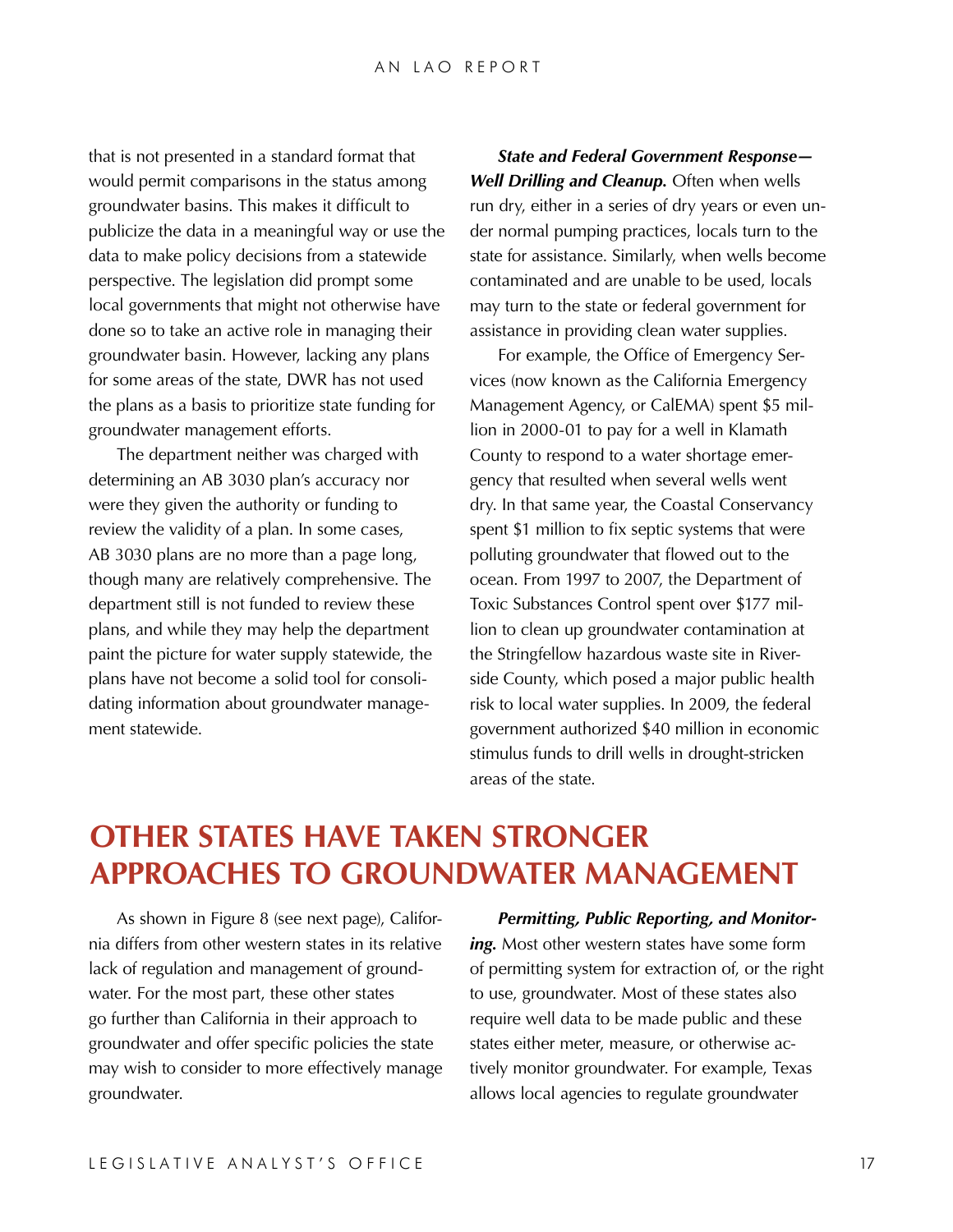use, but requires well data to be submitted to the state in a standardized format, and makes this data public on the Internet. As will be described in more detail below, Texas (as well as other states) set up specific management areas for those groundwater basins that have the greatest potential for overdraft, or face significant risks of contamination.

*Active Management Areas (AMAs).* Groundwater flows by nature tend to overlap political boundaries, making it more difficult to manage these water resources. Local interests in one area, for example, may wish to withdraw water at a more rapid rate than their neighbors, setting up a potential conflict over management of a groundwater basin they share. In some cases, such conflicts have led either to the overdrafting of a basin or expensive court adjudication of water rights among the competing water users.

To deal with this problem, most western states have established AMAs that cross the boundary lines of local jurisdictions. In general, in an AMA, a water user may withdraw and use groundwater only in accordance with the specific rules governing the storage of water from surface water sources, withdrawal and use of water, and reporting of well logs and extraction. All users in the AMA are known, and their

water use tracked carefully, to ensure the area's groundwater supply is moving toward a longterm equilibrium between the water coming into the aquifer and the water being pumped out for water supplies.

Often the state defines the boundaries of the AMA, and provides technical assistance to water users in the area in negotiating overall water use levels. Some states set rules and goals for management of AMAs, including provisions regulating the overdraft, replenishment, and recharge of groundwater aquifers.

*"Show Me the Water"—Arizona's Approach.* Arizona generally requires its industries (including both those in urban areas and agriculture) to prove the availability of water for a project's use over a lengthy period of time, according to a set of laws. Arizona's unique approach to water management began in the 1970s when it became apparent that its water supplies would not satisfy its population growth under then-current practices. As Arizona negotiated a multistate compact for a share of Colorado River water, it initiated a sweeping change to its water laws, including those for groundwater. The state looked out decades into the future to determine how to grow with a limited water supply. Toward this end, the state:

| <u>Udiliulina Layying Utiler Western Jiales III Uruunuwalel Manayement</u>                                         |                   |                |       |          |                   |
|--------------------------------------------------------------------------------------------------------------------|-------------------|----------------|-------|----------|-------------------|
|                                                                                                                    | <b>California</b> | <b>Arizona</b> | Texas | Colorado | <b>New Mexico</b> |
| <b>Groundwater Management Components:</b>                                                                          |                   |                |       |          |                   |
| Statewide groundwater use permitting                                                                               |                   | X              |       | x        |                   |
| Active management areas                                                                                            |                   | X              | X     | X        |                   |
| Statewide policy-well data made public                                                                             |                   | x              | x     | x        | x                 |
| Statewide policy-metering,<br>measurement, and reporting requirements                                              | __a               | x              |       | х        |                   |
| <sup>a</sup> SBX7 6 provides for statewide measurement (at the basin level), but not metering of water extraction. |                   |                |       |          |                   |

**California Lagging Other Western States in Groundwater Management** 

#### **Figure 8**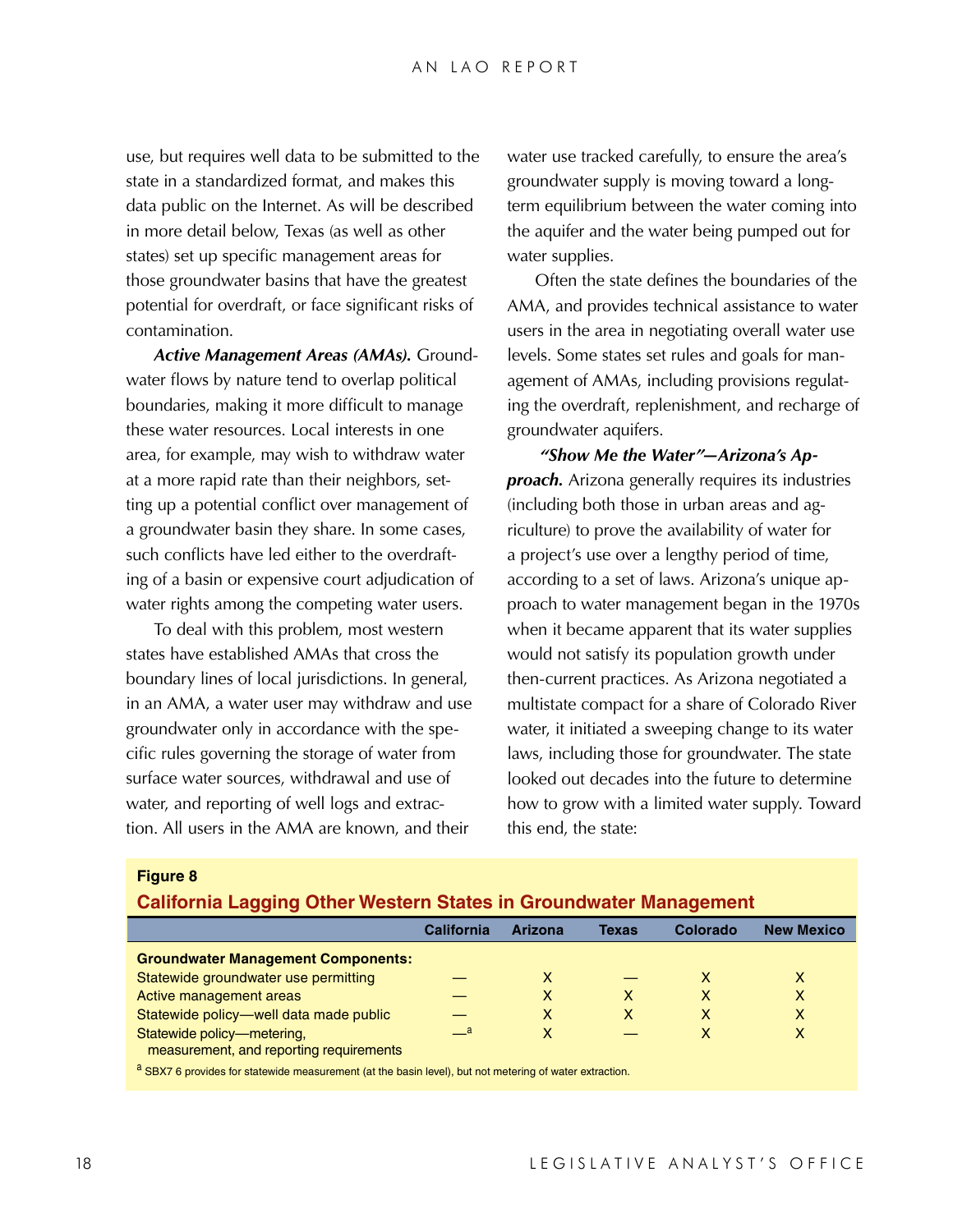- $\triangleright$  Strengthened the state's system for allocating water rights and established a water permitting system. Parties who had water rights that existed prior to 1980 were not subject to all of the new restrictions.
- $\triangleright$  Prohibited a net increase in agricultural land use in order to restrain overall water use, and strengthened existing statutes giving urban water use priority over agricultural water uses. Placed restrictions on future municipal use of groundwater.
- $\triangleright$  Enacted strict rules regulating wells, including permitting, monitoring, and standardized reporting of groundwater use.
- $\geq$  Began a major effort to store excess Colorado River water in groundwater basins, as opposed to surface storage, given the high amount of evaporation in hot areas.
- $\triangleright$  Mandated conservation measures for urban, industrial, and agricultural users. Required new development to assure a 100-year water supply either through surface water or groundwater.

The revamped Arizona laws have been generally accepted and are being met with compliance, though in individual cases the rules have proved controversial. Local control over water resources remains an issue, particularly since the state administers all water rights under the Arizona system. However, the state has made an effort to work with local authorities to maintain a balance of power, with economic development and industrial growth encouraged where available water supply makes this possible.

*Updating Groundwater Law.* Many western state water laws were initially written in the 1800s and early 1900s, when the scientific knowledge of groundwater was extremely limited. Much like California, most states had statutory definitions of groundwater that had no basis in hydrology. Colorado and New Mexico are among the states that have taken steps to modernize their definitions of groundwater, linking surface water and groundwater in law. Arizona, through its major permitting law change, also allows for the interaction between surface water and groundwater to be reflected in the allocation of water rights.

*Financing Groundwater Management Programs.* Funding of state and local groundwater management programs is often a challenge. Most states we surveyed, such as Texas, use some amount of their General Fund monies to support state mapping and technical assistance programs. However, states that directly operate groundwater permitting programs generally use fees to at least partially support these activities, including the resources needed for planning and technical assistance to local agencies for groundwater programs. In all states we surveyed except Arizona, local districts or management areas have the authority to recover their groundwater program costs from the users of the water, whether through direct permitting fees or other types of fees for water use.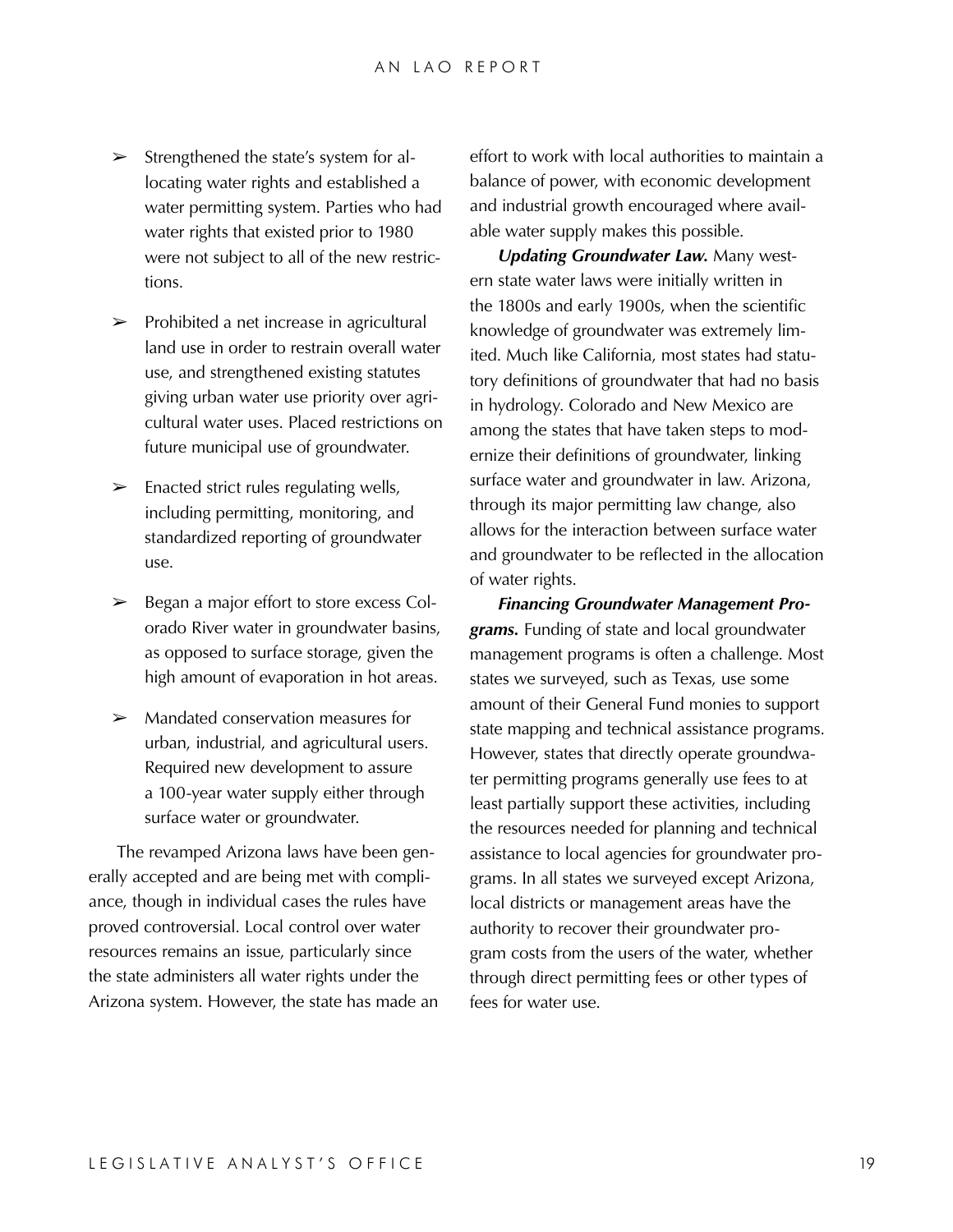# **rEcommEndEd StEpS to morE EffEctivEly managE california'S groundWatEr**

*The Stakes Are High in Groundwater Management.* As we have mentioned, the potential to use groundwater to increase water supply, either by introducing water from another source into the ground as a storage basin or by encouraging the natural refilling of groundwater basins is a significant option to address the state's water supply needs. However, successful implementation of this solution into the state's management of water is hampered by the state's lack of regulation or monitoring of groundwater resources. Management of groundwater supplies—to the extent that it does occur—resides mainly at the local level and thus, by its very nature, does not address water needs from a statewide perspective. As a result, groundwater quality is not protected under state regulation and enforcement as comprehensively as surface water quality. As we have discussed, the consequences of insufficient action to protect these water resources are high. Once contaminated, groundwater loses some of its potential to serve as a water supply source. The situation has already led to costly emergency efforts to clean up contaminated supplies and to provide substitute sources of water to communities dependent upon groundwater.

For the reasons stated above, and to build upon the work the Legislature has already done, we recommend that the Legislature adopt four fundamental changes to the way the state manages groundwater. These recommendations, which are summarized in Figure 9, represent the first steps that the state could take so that, in the long run, it is in a position to more strongly and effectively manage its groundwater resources. We recommend a shift to a more comprehensive groundwater management regime, similar to those being implemented successfully by other states, in order to avoid future water emergencies from the contamination of groundwater supplies and to make California's statewide water supply system more reliable.

#### **Strengthen Monitoring Requirements**

The state needs, but now lacks, comprehensive data on groundwater extraction, ground-

**Figure 9** 

| <b>Problem</b>                                                                             | <b>Recommendation</b>                                                                                                                                                                                                                                                     |  |
|--------------------------------------------------------------------------------------------|---------------------------------------------------------------------------------------------------------------------------------------------------------------------------------------------------------------------------------------------------------------------------|--|
| Monitoring not comprehensive statewide                                                     | Phase in a comprehensive monitoring system to allow the state to focus<br>funding and technical assistance efforts to the areas in greatest need.                                                                                                                         |  |
| Current management efforts not necessarily focused on<br>most challenged groundwater areas | Establish Active Management Areas where groundwater overdraft potential<br>and/or extent of pollution problems are the highest.                                                                                                                                           |  |
| Groundwater law does not reflect scientific reality                                        | Bring science and law together by modernizing groundwater law to accurately<br>reflect the physical interconnection of surface water and groundwater.                                                                                                                     |  |
| Groundwater use and rights unclear, leading to distribution<br>and management issues       | Consider establishing statewide groundwater permitting over a multiyear<br>period based on data from expanded monitoring requirements. Maintain<br>local control over implementation of state permit granted at either district or<br>basin level to the extent possible. |  |

#### **LAO Recommendations for Improving Groundwater Management**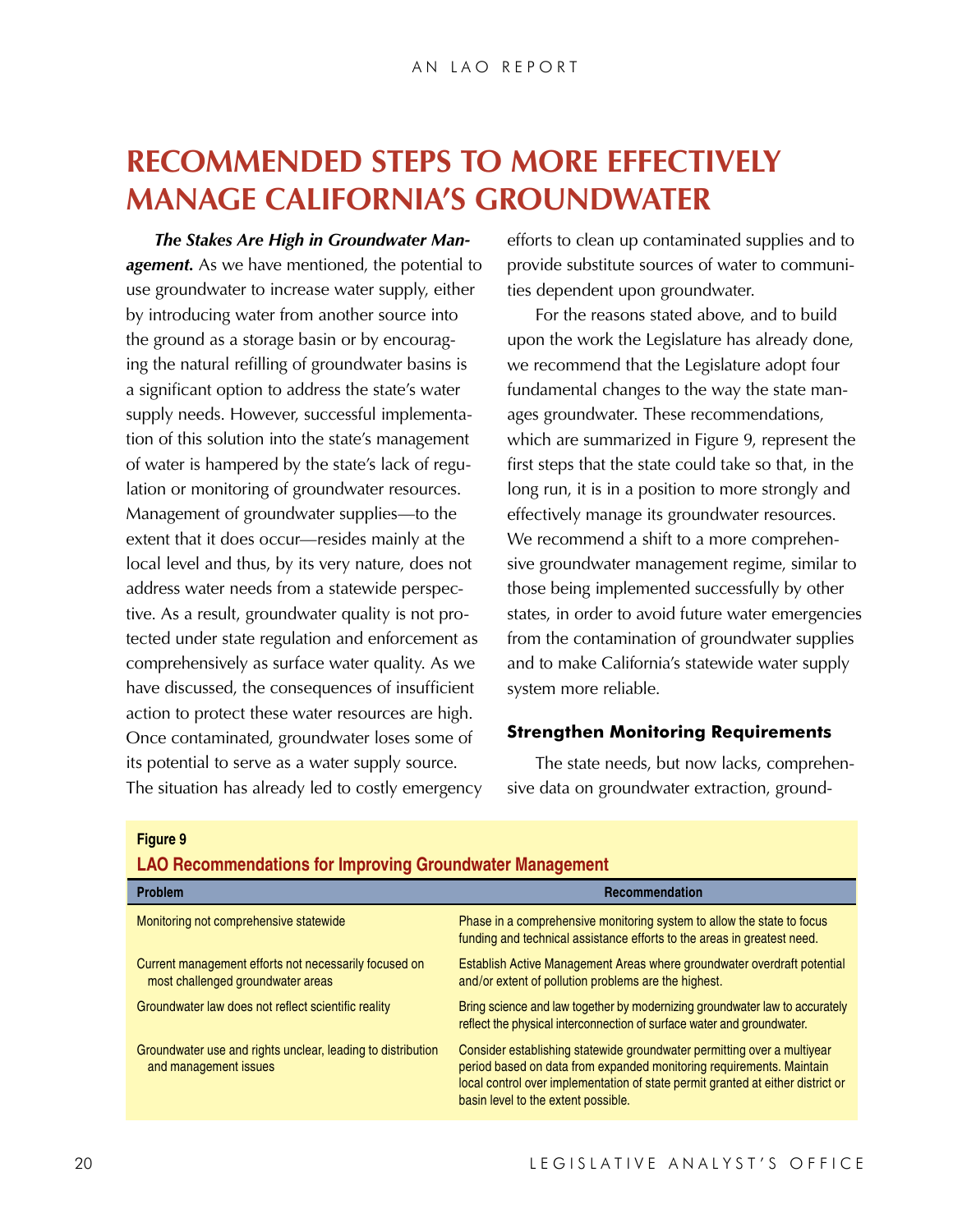water levels, and groundwater quality. For this reason, we recommend that the state phase in a comprehensive groundwater monitoring program over a period of years modeled after the best such measures adopted by other western states. Our analysis of other states finds that while no other single state program is an obvious perfect fit as a model for California, there is much to be learned from the examples of other state programs. Building on recent legislation that strengthens monitoring requirements, the Legislature should further require local water districts to submit standardized extraction data from all groundwater wells, as in Texas and Arizona.

 The DWR should be directed to assess and integrate this information into the California Water Plan, thereby helping the state to more effectively plan for future water supplies, especially during dry years. The state will then be in a position to target assistance to groundwater basins with supply or contamination problems, while allowing local authorities who do not need state fiscal or technical assistance in their management of groundwater sup-plies to continue working on their own.

#### **Establish AMAs**

In some areas of the state, local management will be sufficient to both plan for and manage groundwater basins. Indeed, many areas of the state are successful in their management of groundwater, as is demonstrated by the Orange County Water District's approach to water management (see box on next page). There, a long-term approach to groundwater management has led to relatively reliable water supply, with a significant portion derived from groundwater.

However, for those groundwater basins with the potential for established overdraft or with groundwater pollution, we recommend the state establishment of an AMA, as is the policy in most western states. In these basins, the state would recognize that issues of statewide importance—ensuring the preservation of water quality and reliability of the state's water supply—must in some instances take precedence over a local desire for full control over management in the basin. However, as in Arizona, it is possible for there to be significant local input into the AMA process and for each AMA to have varying goals that reflect each locality's unique circumstances. For example, some AMAs may require restrictions on certain uses of water for a period of time (such as the imposition of certain conservation measures), while others may have more stringent or permanent rules aimed at restricting overdrafting of the basin as a whole.

#### **Bring Law and Science Together**

The erroneous distinction now reflected in California law between surface water and groundwater is an impediment to the establishment of surface water rights that accurately reflect the science of water. As DWR has stated, and as is acknowledged in other western states, groundwater can have a significant impact on the availability of surface water supplies. Indeed, all groundwater at some time starts as surface water. The lack of legal and regulatory acknowledgement of this interaction has led to time-consuming and expensive litigation involving both public and private entities. As a starting point for reform in this area, we recommend that the Legislature amend statute to remove the current legal distinction between percolating groundwater and subterranean streams. This is a necessary step to allowing the interaction of surface and groundwater to be integrated into the administration of water rights in the state.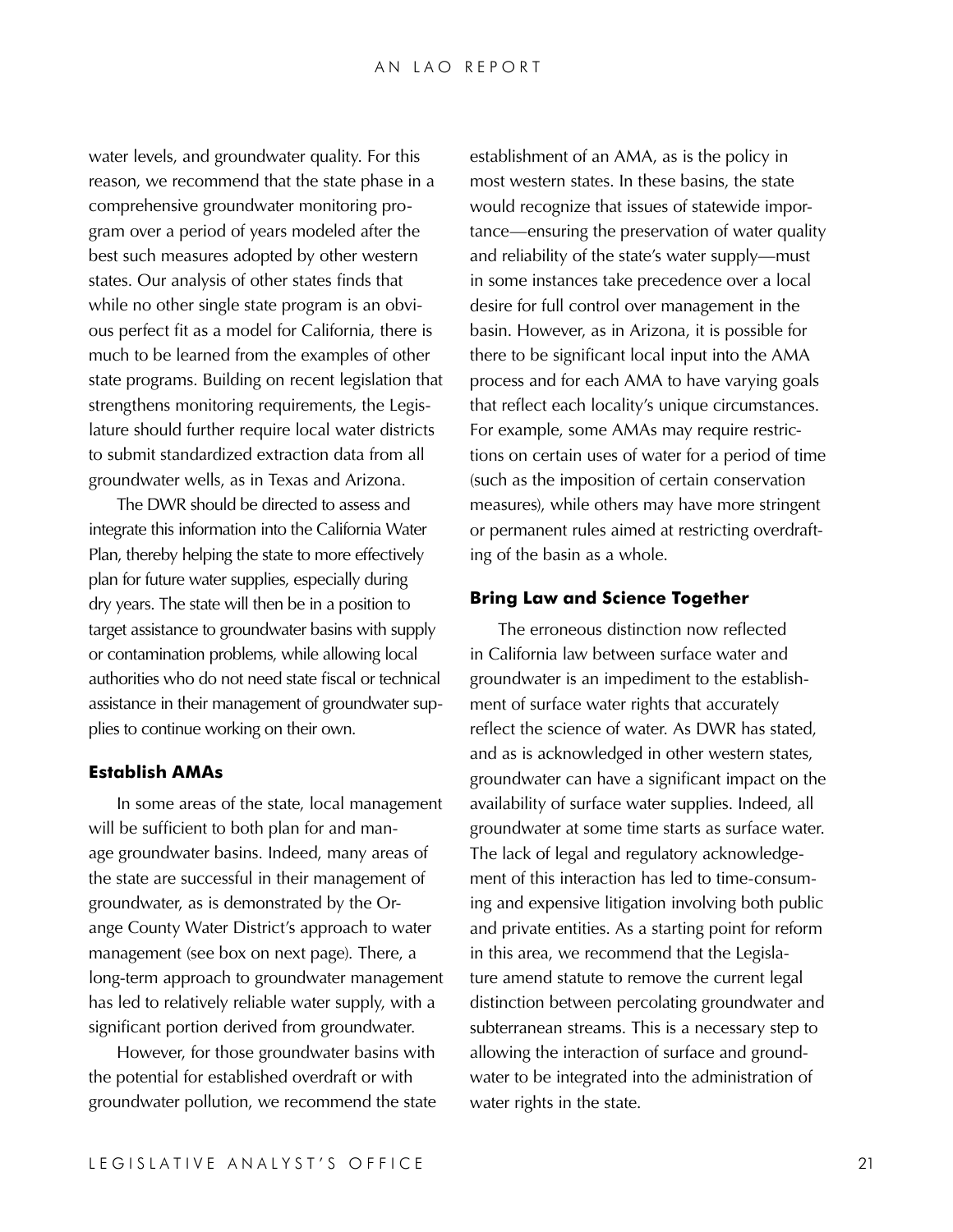## **Consider Groundwater Permitting, While Maintaining Some Local Control**

Our prior three recommendations provide a good starting point for improving state groundwater policy, in that they (1) provide better information through monitoring on the status of groundwater supplies, (2) integrate science and law in this area, and (3) test AMAs as a tool to manage these water supplies primarily locally. However, the Legislature may ultimately determine that further steps are needed in the longer run to address the state's groundwater problems. Thus, we recommend that the Legislature consider phasing in the establishment of a stateadministered water rights system for groundwater as is the case in most other western states.

Additional information is expected from DWR in 2012 regarding the status of the state's major groundwater basins. Once it has reviewed this additional information, the Legislature should evaluate how a groundwater permitting system could complement the Legislature's policy as reflected in existing groundwater statutes, and in conjunction with any existing AMAs. The Legislature would then be in a position to direct both DWR and SWRCB to develop an appropri-

# **ORANGE COUNTY WATER DISTRICT: A LONG-TERM APPROACH TO GROUNDWATER MANAGEMENT**

Following a precipitous drop in groundwater levels in some areas of the Orange County groundwater basin, the Orange County Water District was formed in 1933 by an act of the Legislature to "represent the water users and landowners of the Coastal Plain in all litigation involving outsiders." The basis for the creation of the district was to protect the water supply serving the over 160,000 acres of then-mainly agricultural land in the district.

The act did not restrict water use within the basin. Rather, it allowed the district to charge water users to both protect existing water supply as well as to purchase or develop water supplies from outside sources to satisfy the demand of water users in the district. In 1953, a replenishment assessment ("pump tax") and monitoring program was established by amending the original act. Those who pumped groundwater were required to report twice per year the amount of groundwater extracted (a district-run water quality monitoring program was later added), and to pay an assessment per acre-foot of water extracted.

Using mainly income from the pump tax, the district's activities have included (1) efforts to reduce sea water intrusion (a situation in which groundwater levels drop below sea level, allowing salt water to enter the groundwater); (2) the extensive purchase of surplus water from outside sources, including from the State Water Project and Colorado River supplies, to offset overdraft in the basin; and (3) the development of a project to de-mineralize and purify wastewater into pure drinking water, known as Water Factory 21. The efforts of the basin are largely considered a success as they have been able to hold back seawater intrusion into the groundwater basin and to maintain an adequate level of water supply for customers using their various groundwater management methods.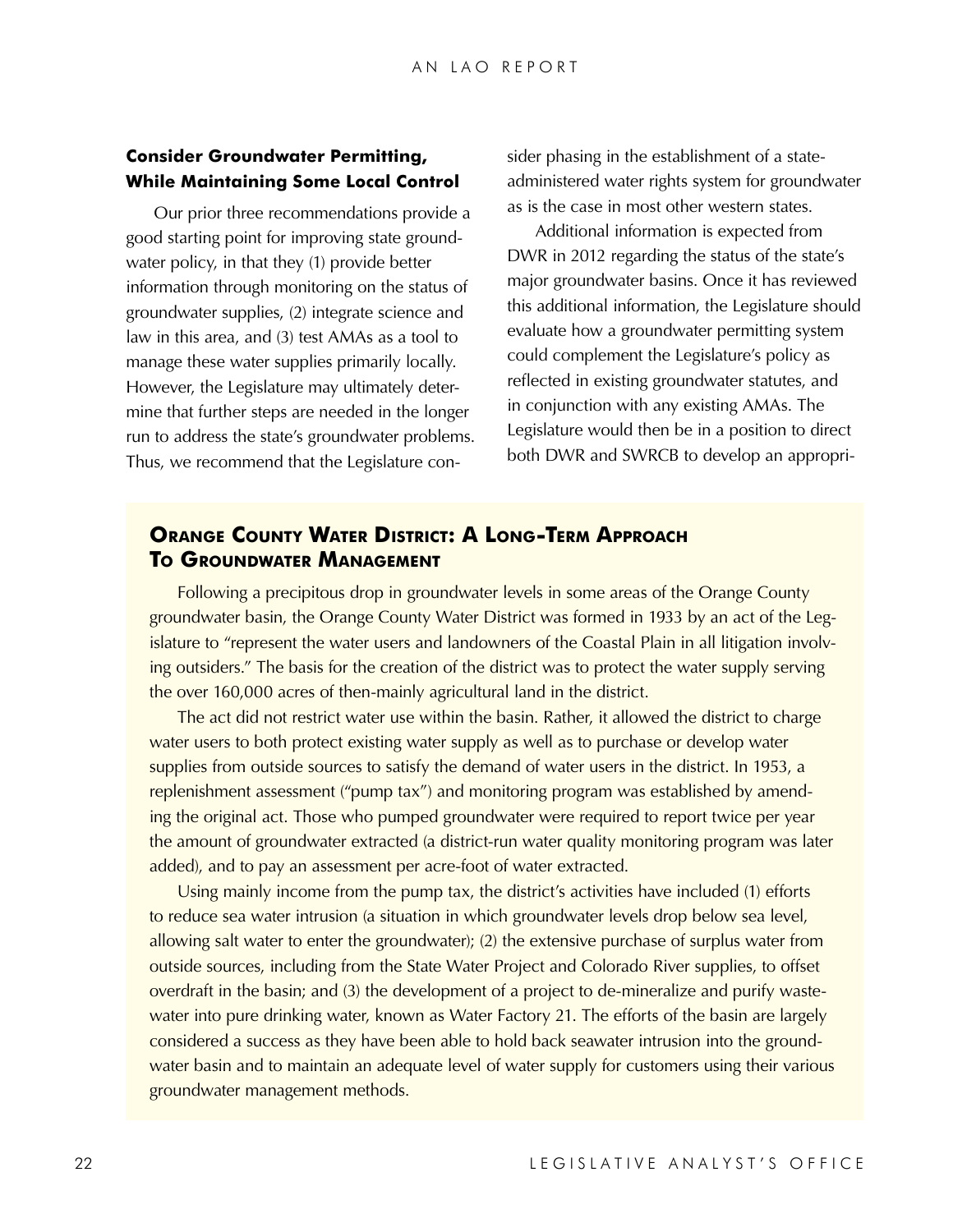ate groundwater rights system that, as we discuss below, maintains local control to the extent possible and that is based off of standardized monitoring data and established science. We do not, however, recommend that the state mirror entirely the existing water rights system that now exists in California for surface water. To acknowledge the significant achievements of local groundwater management efforts, and to build on our recommendations for increased monitoring and establishment of AMAs, we recommend the Legislature consider establishing statewide groundwater use permitting while retaining some local control. To accomplish this, permits could be granted at either the basin or district level (rather than to individual water users), thereby allowing locals some discretion as to the use of water within their jurisdictional boundaries. We recommend that DWR have the authority to set levels of water use within a basin as a whole for each water user if more deliberate management is required due to overdraft problems or the contamination of groundwater supplies.

We recommend phasing in this new statewide permitting system over a ten-year period after other strategies have been put in place that are a prerequisite to establishing an effective permitting system. Specifically, the state at present does not have standardized groundwater use reporting, nor does it have a clear picture of the full extent to which groundwater supplies are being contaminated. By first implementing comprehensive groundwater monitoring and establishing AMAs, the SWRCB would be in a better position to work with locals to establish clear parameters for groundwater-related water rights based on standardized data and established science. It would also have the experience of managing groundwater within AMAs.

## **New Groundwater Strategies Likely to Result in Long-Term Savings**

In the short term, implementation of the various recommendations we have proposed above would result in modest administrative costs for state and local water agencies. We recommend that these costs be offset by fees similar to the way the state pays for the regulation of surface water use and water quality. We believe a strong case can be made for having groundwater users and polluters of groundwater pay for the costs of state groundwater regulatory programs.

 the set of strategies we propose would result in savings to public and private entities across the state. This is because these efforts would eventu- ally decrease the need for costly water rights ad- judications and help to avoid the cost of clean up or treatment of degraded groundwater for use in water supply. There would also likely be reduced long-term future costs related to overdrafting of groundwater basins, including emergency response measures to aid communities for which valuable groundwater supplies have been depleted. In the long term, we believe it is likely that

#### **Fine-Tuning These Reform Concepts**

 ment—the DPH, DWR, and SWRCB—to jointly report at hearings on the groundwater manage- ment models we have identified in other states This report addresses, in a high-level conceptual way, the basic set of changes we have concluded are needed to improve groundwater monitoring and management from the state's perspective. However, implementation of these concepts would involve resolving many important technical issues. If the Legislature wishes to pursue the approaches we have outlined, we recommend that it direct the three state agencies primarily responsible for groundwater manage